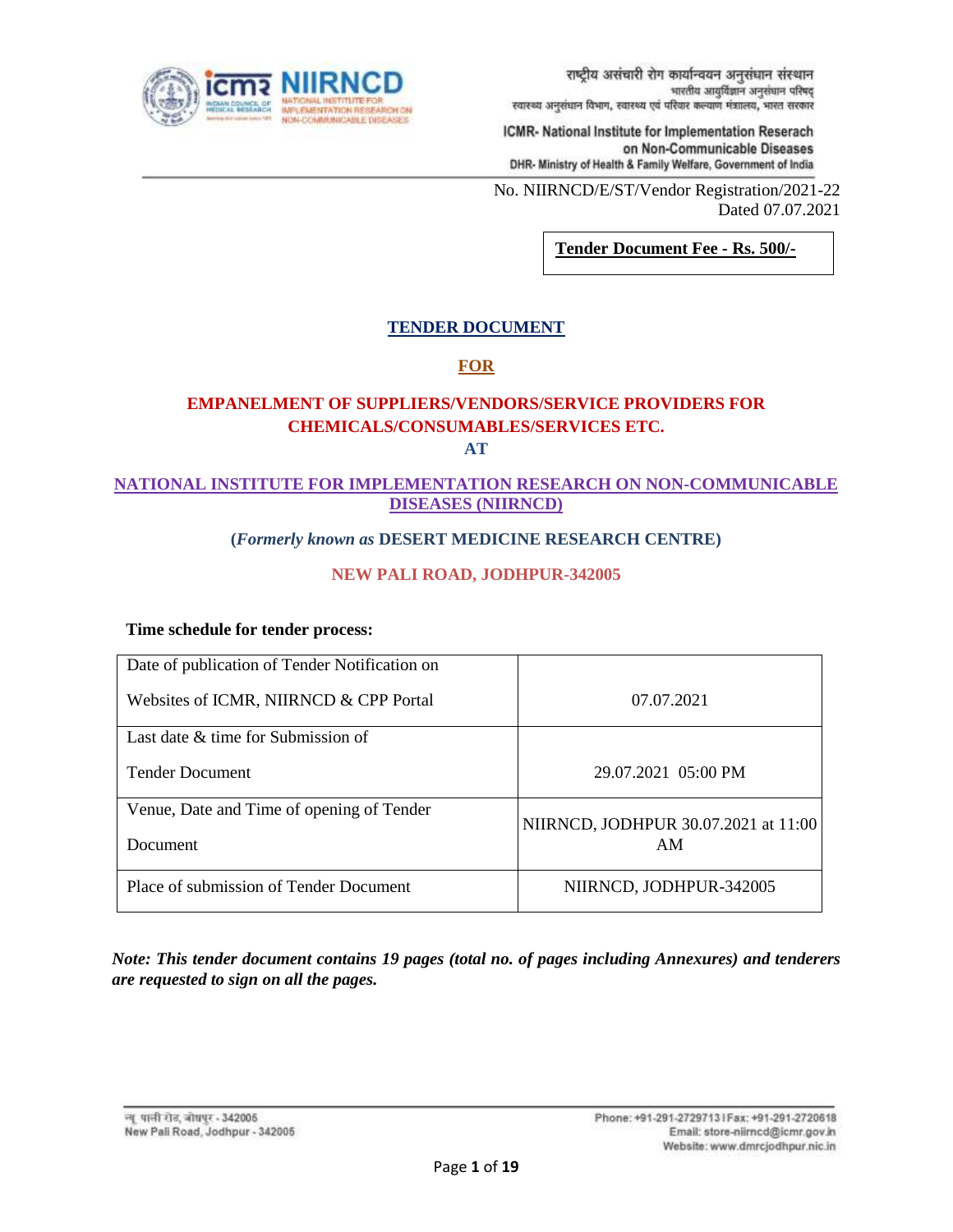

# **1. INTRODUCTION:**

The Desert Medicine Research Centre (DMRC), Jodhpur was established on 27.06.1984 with an aim to undertake and promote the research on health problems specific to desert areas, study the changing patterns of health problems especially in view of various developmental activities taking place in the region and strengthen the scientific and technical expertise of state as well as local health agencies. The Institute was renamed as National Institute for Inmplementation Research on Non-Communicable Diseases (NIIRNCD) on 07.12.2019.

NIIRNCD is an autonomous organization working under the aegis of Incdian Council of Medical Research, Department of Health Research, Ministry of Health & Family Welfare, Govt. of India.

The institute is located in Jodhpur and it replaces the erstwhile Desert Medicine Research Centre. The institute has state of the art facility to conduct basic laboratory-based research in its microbiology, biochemistry and vector biology laboratories. The institute is acquiring manpower and facilities for strengthening its capacity for conducting implementation research in noncommunicable diseases. At present, the institute has a set of 10 dedicated scientists, 9 technical experts, ably supported by 28 administrative and support staff. The thrust areas of research are cardiovascular diseases, chronic respiratory diseases, environmental health, nutritional disorders, cancers, injury & trauma, mental illnesses including substance abuse, genetic diseases and other non-communicable diseases of public health significance in India. The institute aspires to carry out implementation research in the thrust areas, provide training for capacity building in implementation research in other academic and research institutions, develop behavior change communication materials and models for tackling risk factors of various non-communicable diseases. The institute heartily welcomes collaboration with institutions and individuals with interest in augmenting the thrust areas.

#### **Objectivise:**

- I. To conduct implementation research in non-communicable diseases of public health significance
- II. To develop human resources and build capacities for strengthening implementation research capabilities in other institutions
- III. To develop information, education and communication (IEC) strategies and tools for prevention, control and treatment of NCDs
- IV. To provide recommendations to policy makers and planners in framing policies for prevention, control and treatment of NCDs
- V. To collaborate with other institutions, agencies and individuals for developing innovative solutions for NCDs' prevention, control and treatment
- VI. To create an interface between communicable diseases and non-Communicable diseases.

## **2. NOTICE INVITING TENDER:-**

Keeping in view the research activities of the Institute, there is need of procurement of chemicals, glasswares, plastic wares and services etc. for the laboratories of the Institute in a very time bound manner for achieving its goals and targets and completion within the stipulated time. For this purpose, there is need of hassle free and frequent requiemnt of items/goods/services etc. as stated. In view of this, the Director, NIIR-NCD, Jodhpur invites Sealed Tenders (Quality Cum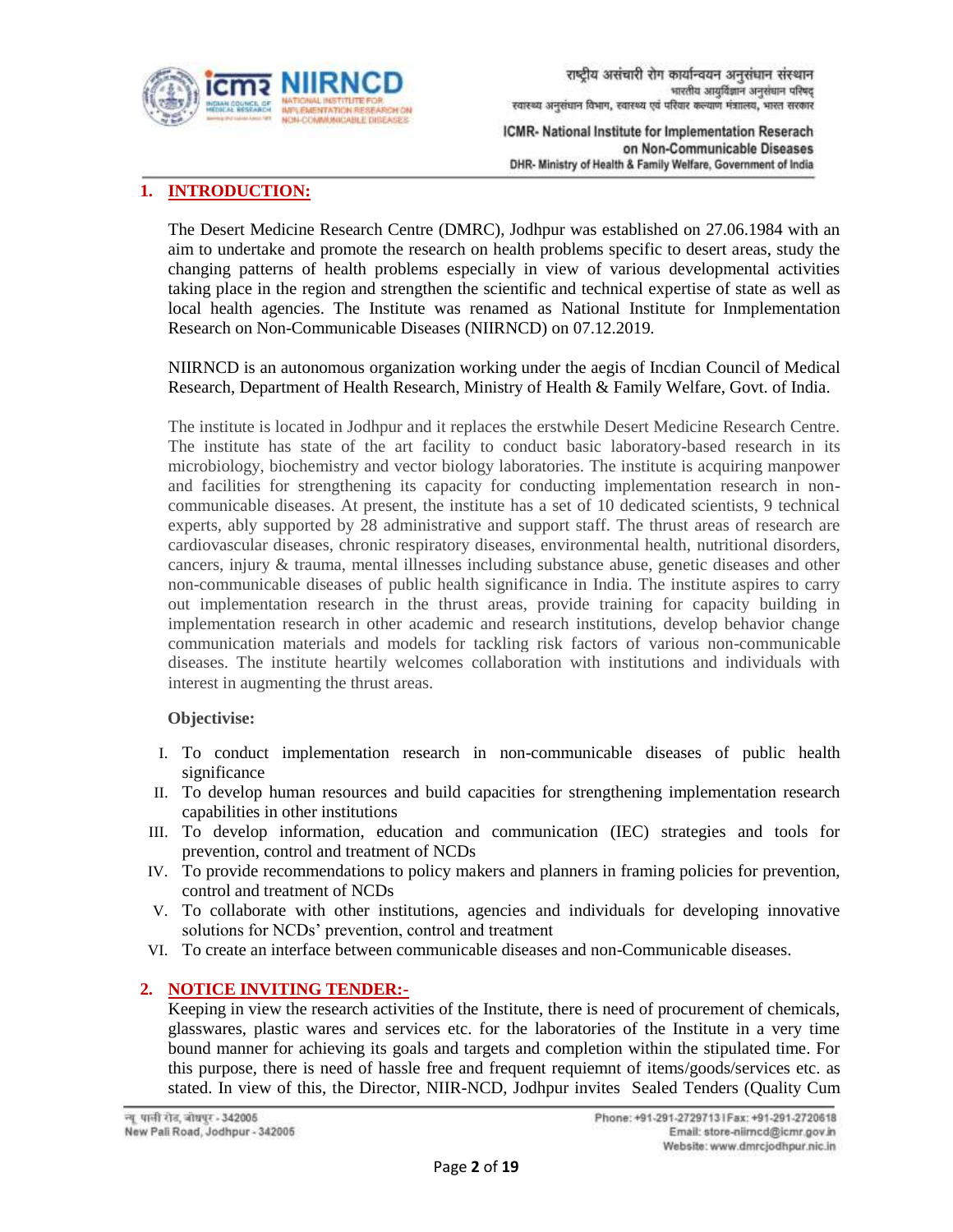

Cost Based) in Single Bid System (technical-cum-financial) for empanelment of suppliers/vendors/service providers for chemicals/consumables/services etc. through websites: **www.icmr.gov.in,** <https://niirncd.icmr.org.in/> and CPP Portal i.e. **<https://eprocure.gov.in/>** from reputed suppliers/agencies for supply of chemicals/consumable/services etc. as detailed in the Tender Document for its offices located at New Pali Road, Jodhpur-342005, Rajasthan and Modal Rural Health Research Unit (MRHRU), Bhanpurkalan, Jaipur, Rajasthan.

**NOTE: - THIS TENDER IS NOT FOR THE "RATE CONTRACT". THE ITEMS/GOODS/SERVICES ETC. WILL BE PROCURED FROM THE REGISTERED SUPPLIERS/VENDORS OFFERING MINIMUM PRICE AND MAXIMUM DICSOUNT.**

- **3. INSTRUCTIONS TO BIDDERS FOR SUBMISSION OF TENDER FOR EMPANELMENT OF SUPPLIERS/VENDORS/SERVICE PROVIDERS FOR CHEMICALS/CONSUMABLES/SERVICES ETC.**
- **3.1** The Tenders superscribed **"Tender for EMPANELMENT OF SUPPLIERS/VENDORS/ SERVICE PROVIDERS FOR CHEMICALS/CONSUMABLES/SERVICES ETC. for NIIRNCD (formerly known as DMRC) due on \_\_\_\_\_\_\_\_\_\_\_"** should be submitted with a forwarding letter along with a soft copy in CD of the total document submitted. The bidders must indicate their full name and address and ensure that the tenders are delivered in sealed conditions. The tenders received beyond the time limit specified will not be entertained.
- **3.2** A Bank Draft/Banker's Cheque of Rs. 500/- (non-refundable) as Tender Document Fee in favour of "*Director, Desert Medicine Research Centre"*, payable at Jodhpur should be enclosed with the Tender Documents. **Tender Fee should be deposited by all bidders.**
- **3.3 Bid Security/Earnest Money Deposit (EMD) of Rs. 20,000/- (refundable)** in the form of Account Payee Demand Draft, Fixed Deposit Receipt, Banker's Cheque or Bank Guarantee from any of the Commercial Banks in an acceptable form should be enclosed with the Tender Documents. The Bank Draft/Banker's Cheque may be drawn in favour of "*Director, Desert Medicine Research Centre"*, payable at Jodhpur.
- **3.4** All Bidders shall have to deposit the **Bid Security/Earnest Money Deposit (EMD) of Rs. 20,000/- (refundable) except** Micro and Small Enterprises (MSEs) as defined in the MSE Procurement Policy issued by Department of Micro, Small and Medium Enterprises (MSME) or are registered with the Central Purcahse Organisation or the concerned Ministry or Department or Startups as rcognised by Department of Industrial Policy & Promotion (DIPP) in terms of **Department of Expenditute (DoE), Ministry of Finance's OM No. F.20/2/2014-PPD (Pt.) dated 25.07.2017. For availing exemption of Bid Security/ Earnest Money Deposit (EMD), the concerned firm/agency shall have to submit VALID Registration Certificate with the Tender Document failing which the exemption will not be considered.**
- **3.5** Successful agencies/firms fulfilling all the terms and conditions of the tender shall be notified as Registered Suppliers/Vendors for NIIRNCD (DMRC), Jodhpur. Such suppliers/vendors should deposit an amount of **Rs. 1, 00,000/- as Performance Security/Performance Bank Guarantee** (Non-Refundable till registration is active/Refundable at the time of termination of the Registration) in the form of Account Payee Demand Draft, Fixed Deposit Receipt, Banker's Cheque or Bank Guarantee from any of the Commercial Banks in an acceptable form within a period of 15 days of issue of such notification. The Bank Draft/Banker's Cheque may be drawn in favour of "*Director, Desert Medicine Research Centre"*, payable at Jodhpur. Registered suppliers/vendors shall be liable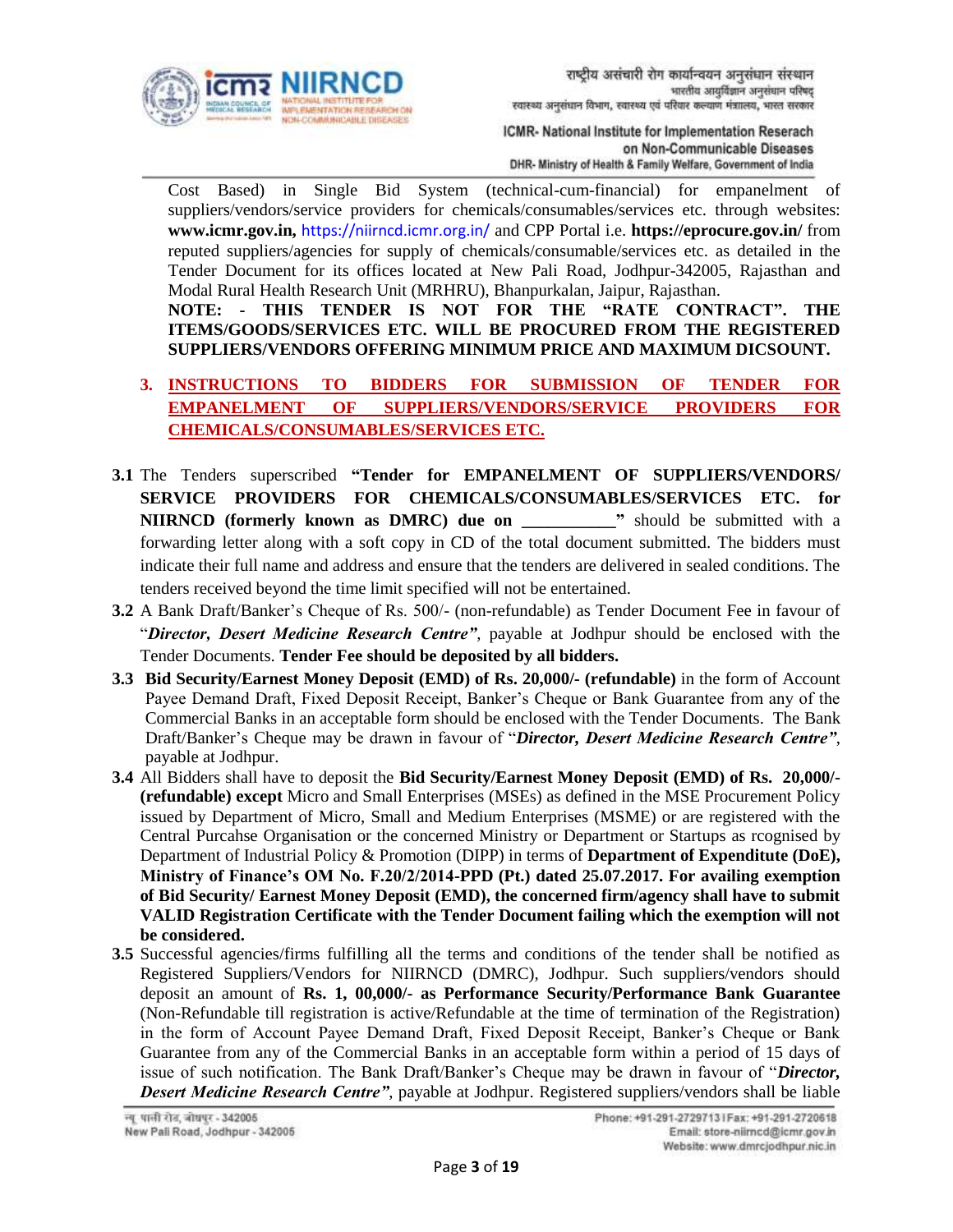

for timely renewal of the Performance Security/PBG in case of renewal of their registration or from time to time as the case may be.

- **4. GENERAL TERMS AND CONDITIONS FOR EMPANELMENT OF SUPPLIERS/VENDORS/SERVICE PROVIDERS FOR CHEMICALS/CONSUMABLES/SERVICES ETC. :-**
- **4.1** The supplier should be eligible to receive the contract and also capable, i.e. qualified in all respects to 'deliver/provide the goods/items/services'. The supplier is required to fulfil and follow all applicable rules, regulations and conditions to transact business with ICMR-NIIRNCD, Jodhpur and it should be **technically capable and financially sound** to deliver/provide the required goods/items/services.
- **4.2** The suppliers/firms with whom government transactions have been banned or suspended due to any reason including corrupt and fraudulent practices adopted by them **will not be eligible** to receive government contract.
- **4.3** The registered suppliers will prima facie eligible for consideration for procurement of goods/items/services through Limited Tender Enquiry keeping in view of their credentials i.e. manufacturing capability, quality control systems, past performance (for the goods in question), facility for after-sales service, financial background etc.
- **4.4** The registered supplier(s) are liable to be removed from the list of approved suppliers if they fail to abide by the terms and conditions of the registration, etc. as elaborated under Para 4.12.
- **4.5** Any firm, situated in India or abroad, who are in the business of manufacturing, stocking or marketing of goods and operating operator of services of specified categories shall be eligible for registration. Where registration is granted based on partly outsourced arrangements/ agreements, it shall be the responsibility of the registered unit, to keep such arrangements/ agreements renewed/alive at all times, to keep their registration valid for the period for which, it has been granted. Any failure in this regard may make the registration null and void/ ineffective retrospectively, from any such dates, which the registering authority considers appropriate.
- **4.6** Firm, against whom punitive action has been taken, shall not be eligible for re-registration for a period of two years or as prescribed. Registration requests may not be entertained from such firms, stake holders of whom have any interest in deregistered / banned firms.
- **4.7** The different categories of registration of goods/items/services will be as per Para-13 of this Tender Document.
- **4.8** The Adminisatrative Officer, NIIRNCD, Jodhpur shall be the Competent Authority to deal with the applications and grant registration on the basis of the recommendations of the Technical and Financial Committees of the Institute and approval of the Competent Authority. The Director, NIIRNCD, Jodhpur shall be the Appellate Authority.
- **4.9** The application form, complete in all respects and accompanied with the requisite processing fee/EMD and prescribed documents shall be submitted by the firms to the registering authority. Registration shall be granted to the firms, who fulfill all the specified requirements. Registration Certificates for particular category/categories shall be issued to the firms with the approval of Competent Authority.
- **4.10** In cases, where the firm is not considered capable and registration cannot be granted, the deficiencies and shortcomings shall be communicated to the concerned firms directly. Where request for re-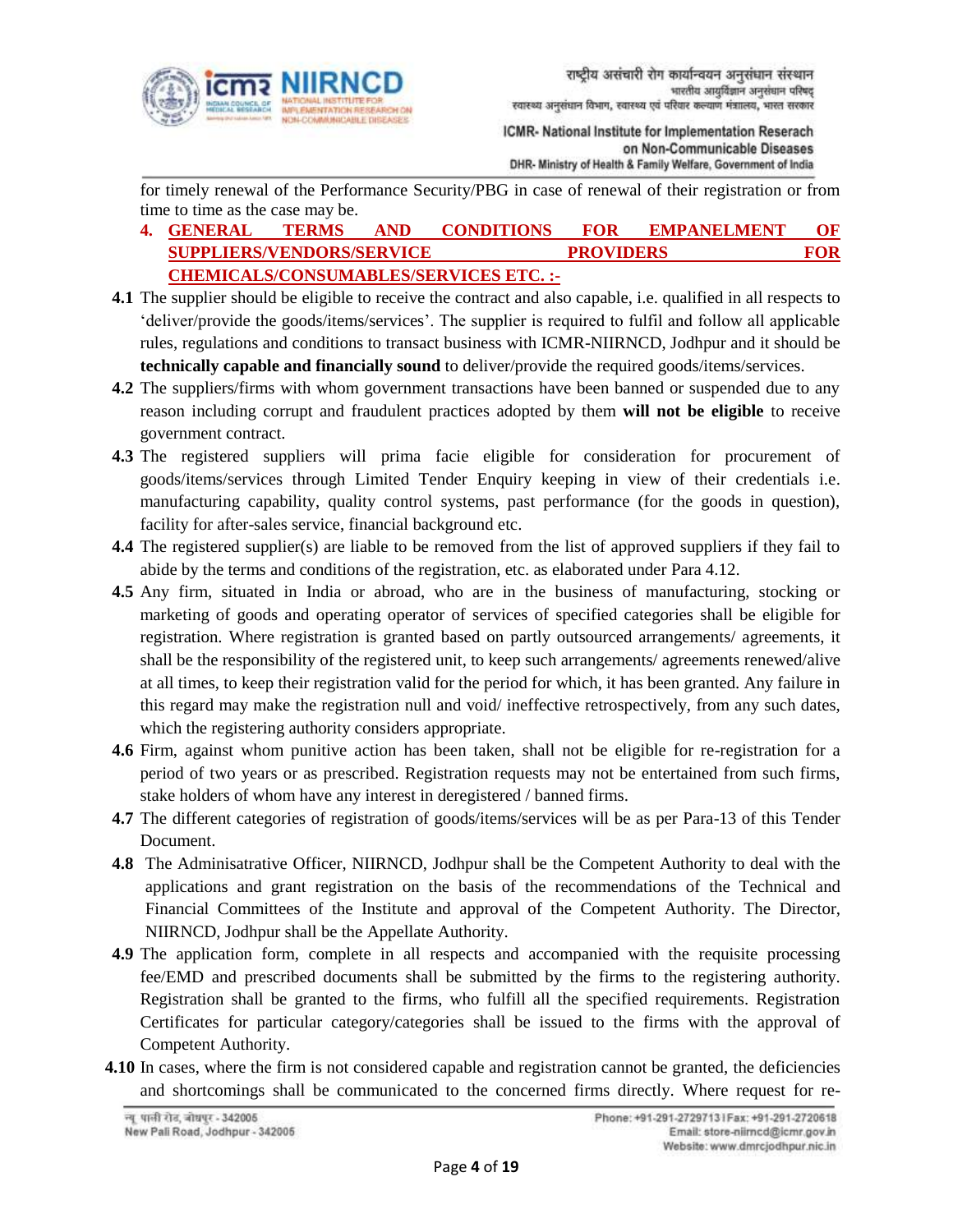

verification and review is made by any firm, review may be undertaken upon deposit a processing fee of Rs. 1,000/- as Bank Draft/Banker's Cheque in favour of *"Director, Desert Medicine Research Centre"* payable at Jodhpur within a period of 15 days of rejection letter. **No request for review shall be considered thereafter.** 

**4.11** In case of violation of the terms and conditions of the Registration, the registration of the firm will be cancelled immediately.

# **4.12 A registered firm will be liable to be removed from the list of approved suppliers/vendors, when:-**

(a) It fails to abide by the terms and conditions under which the registration has been given.

(b) Makes any false declaration to ICMR-NIIRNCD, Jodhpur.

(c) Supplies goods of inferior quality or uninspected goods.

(d) Renders services (including after sales services and maintenance services) of inferior quality than the contracted ones.

(e) Fails to execute a contract or fails to execute it satisfactorily.

(f) The required technical/operational staff or equipment are no longer available with the firm or there is change in its production/service line affecting its performance adversely.

(g) The firm is declared bankrupt or insolvent.

(h) Fails to submit the required documents/information for review of registration, whenever required.

(i) adopts unethical business practices, not acceptable to the Government, and

(j) Any other ground which, in the opinion of the registering authority, is not in public interest.

- **4.13** Suspension of business dealings may be ordered where pending full enquiry into the allegation, it is considered not desirable that business with the firm should continue. Such an order may be passed: -
	- (i) If the firm is suspected to be of doubtful loyalty to India.
	- (ii) If the Central Bureau of Investigation or any other investigating agency recommends such a course in respect of a case under investigation and
	- (iii) If a prima- facie case is made out that the firm is guilty of an offence involving moral turpitude in relation to business dealings which, if established, would result in business dealings with it being banned.
- **4.14** The grounds for Banning of Business Dealings with the registered vendors/suppliers will be as under :-

**4.14.1** If security considerations including question of loyalty to the Union/State so warrant.

- **4.14.2** If the proprietor of the firm, its employee, partner or representative is convicted by a court of law following prosecution for offences involving moral turpitude in relation to the business dealings.
- **4.14.3** If there is strong justification for believing that the proprietor or employee or representative of the firm has been guilty of malpractices such as bribery, corruption, fraud, substitution of tenders, interpolation, mis-representation, evasion or habitual default in payment of any tax levied by law; etc.
- **4.14.4** If the firm continuously refuses to return government dues without showing adequate cause and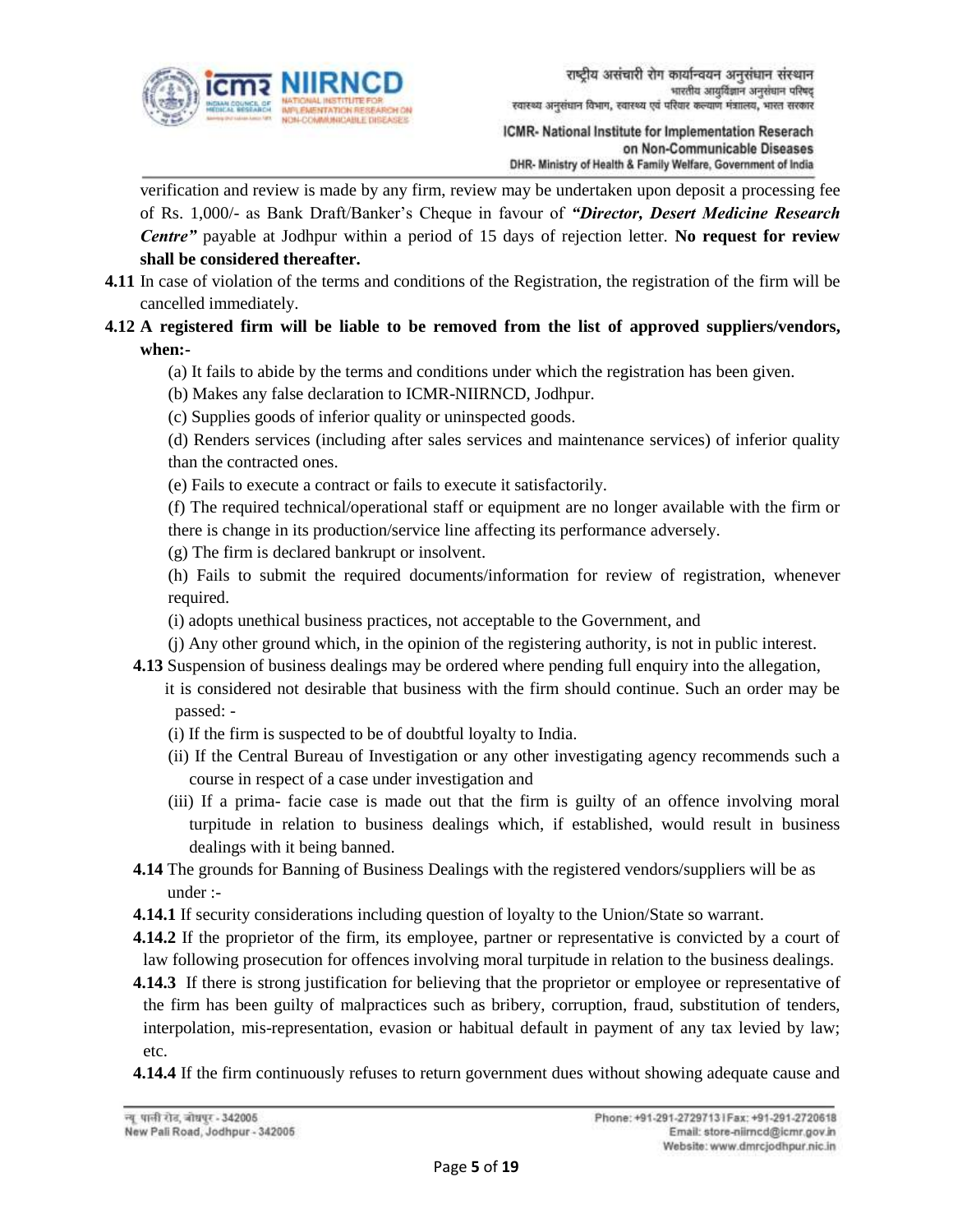

the Government are satisfied that this is not due to reasonable dispute which would attract proceeding in arbitration or court of law, and

**4.14.5** if the firm employs a government servant, who has been dismissed or removed on account of corruption or employs a non-official convicted for an offence involving corruption or abetment of such an offence, in a position where he could corrupt government servants.

- 4.15**The firm will be considered for registration/empanelment for an initial period of one year only and their registration will be considered for renewal on the same terms and conditions as per ICMR-NIIRNCD requirement for further one year and a maximum of three years (including initial one year tenure) subject to satisfactory performance of the firm during initial registration period. At the end of this period, the registered supplier(s), who are willing to continue with registration are to apply afresh for renewal of registration**
- 4.16**Overall duration of empanelment will be for a maximum of 3 years. However, review will be done every year for evaluation of already registered suppliers. A notice in this regard shall be published on the websites of NIIRNCD at the end of each year. The year, for this purpose, will commense with effect from the date of publication of List of Registered Suppliers (LRS) on the websites of NIIRNCD after completion of all necessary formalities/procedures. The name of the supplier whose performance is not satisfactory shall be deleted. New supplier(s) may also be considered for registration at any point of time, provided they fulfill all the required conditions.**
- 4.17 The bidder should be a Manufacturer / Distributers / Suppliers / Agents.
- 4.18 **Annual Turnover of the firm/agency should not be less than ₹ 10 Lakh in anyone of last 3 Financial Years.**
- 4.19The firm should have a Registeted Office in Rajasthan and preferably in Jodhpur and with state-ofart infrastructure and manpower / creative personnel / department (enclose organizational structure).
- 4.20The concerned firm/company whose product has been declared as of spurious or adulterated quality and any criminal cases is filed and is pending in any court shall not be eligible to participate in the bidding process. Convicted firms/company shall also not be eligible to participate in the bid. Similarly, blacklisted / banned / debarred firms / company by any central / state govt. or its organization or autonomous bodies or central drug procurement agency is not eligible to participate in the bid.
- 4.21The bidder must have adequate experience of execution of similar work in Govt. offices / PSUs / Autonomous Bodies and other similar organizations. Necessary supporting documents like work orders, work completion certificate, payment certificate etc. for last three years to this effect must be submitted along with the offer.
- 4.22The said registration, only qualifies a particular vendor for consideration for issue of tender papers in case of limited tenders for relevant category only for which vendor is registered / empanelled. However, this will not give any claim to the party for award of work / purchase order.
- 4.23**The Director, NIIRNCD, Jodhpur reserves the rights to accept, consider or reject any or all applications without assigning any reasons thereof.** The decision of Director, NIIRNCD,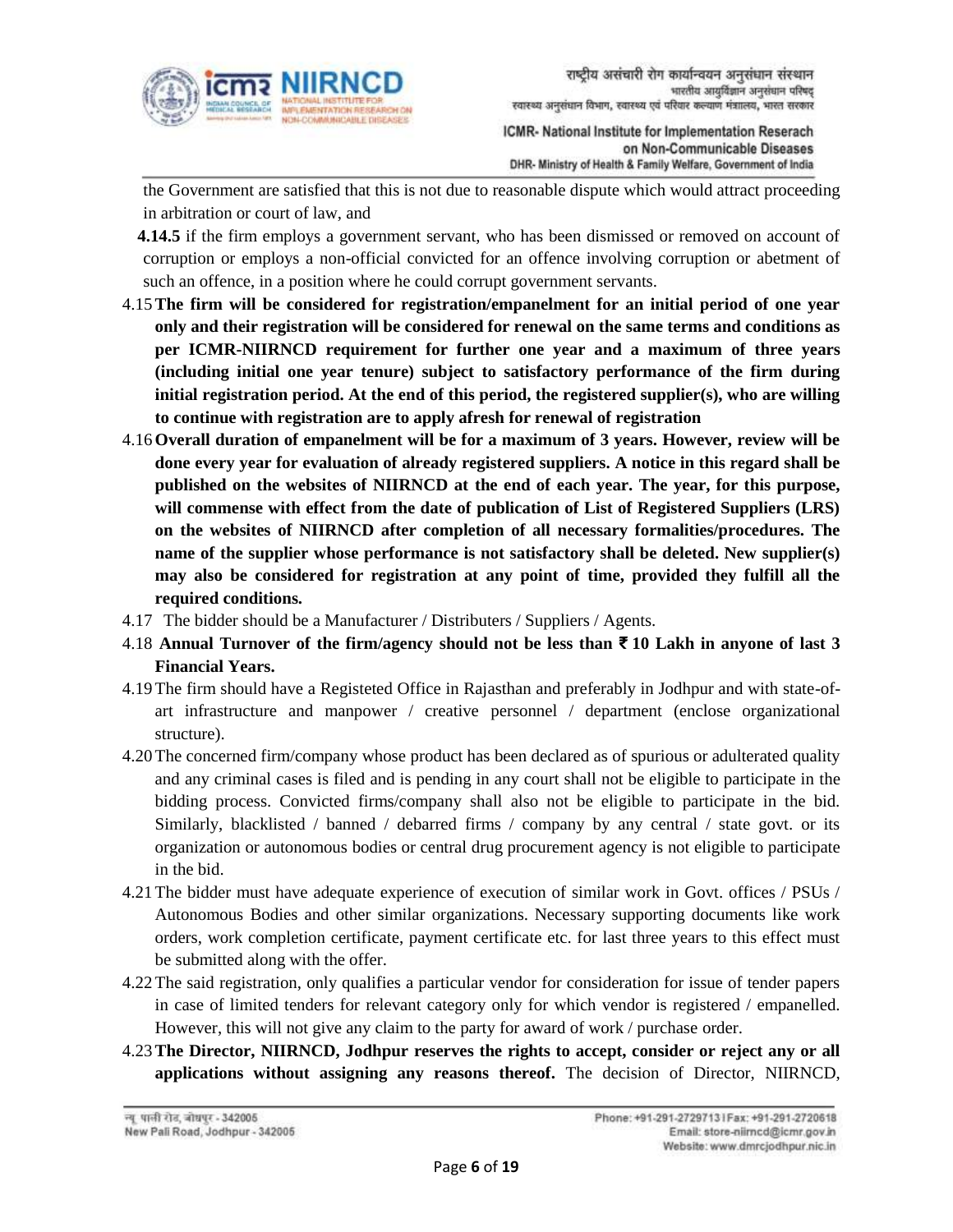

Jodhpur, in respect of registration of parties for various categories of work / item shall be final  $\&$ binding on all concerned registered firms / vendors in the panel of NIIRNCD, Jodhpur.

- 4.24 Vendors once empanelled, shall have to promptly reply to all the enquiries, execute orders as per the order terms of NIIRNCD, Jodhpur and keep the Institute informed of new products/ developments / innovate ideas that shall help in reducing the cost and improve quality, reliability etc.
- 4.25Two-part tendering will be done where technical screening / clear technical specification are not available. In such cases vendors will be asked to submit both techno commercial and price bids separately. Price bids of technically accepted bids only will be opened.
- 4.26This document is treated as a valid contract between NIIRNCD, Jodhpur and Vendor, and adherence to all aspects of fair trade practices in executing the purchase orders /work orders placed by NIIRNCD, Jodhpur from time to time during the registration period.
- 4.27 In case of empanelled vendor is found in breach of any terms & conditions of NIIRNCD, Jodhpur or supply / work order, at any stage during the course of supply / installation or warranty period, the legal action as per rules / laws, shall be initiated against the vendor and EMD / Security Deposits shall be forfeited by NIIRNCD, Jodhpur, besides debarring and blacklisting the vendor concerned for at least three years, for further dealings with NIIRNCD, Jodhpur. The vendor should not assign or sublet the empanelment or any part or it to any to any vendor in any form. Failure to do so shall result in termination of empanelment.
- 4.28 All registered firms are expected to maintain absolute integrity, follow a descent standard of business ethics and do nothing unbecoming of a registered supplier.
- 4.29 In all future correspondence with NIIRNCD, Jodhpur, empanelled vendors are required to quote the Registration Number.
- 4.30The Director, NIIRNCD, Jodhpur has all the rights to add / delete / alter any of the goods/items/services and to add/delete/amend any of the terms and conditions included in the registration granted to firms with effect from any date, without assigning any reasons for the same.
- 4.31The Director, NIIRNCD, Jodhpur has all the powers to blacklist a firm after giving reasonable opportunity for defence.

# **5. PROCEDURE FOR EMPANELMENT OF SUPPLIERS/VENDORS/SERVICE PROVIDERS FOR CHEMICALS/CONSUMABLES/SRVICES ETC.**

- **5.1** The applicant should clearly read all the pages of the Tender Document.
- **5.2** Correct / relevant information / data have to be furnished by the vendors.
- **5.3** The applicant should make sure before applying for a particular type of category that the vendor / firm has the required eligibility criteria & experience for that category of goods/items/services.
- **5.4** Suppliers applying for registration/ empanelment shall have to pay the requisite (cost / fee) amount as stated in Para - 3.2 and 3.3 above.
- *5.5* Suppliers shall have to fill and submit the **Registration Form (Annexure-I)** along with required documents and Fee/EMD to *"The Administrative Officer, National Institute for*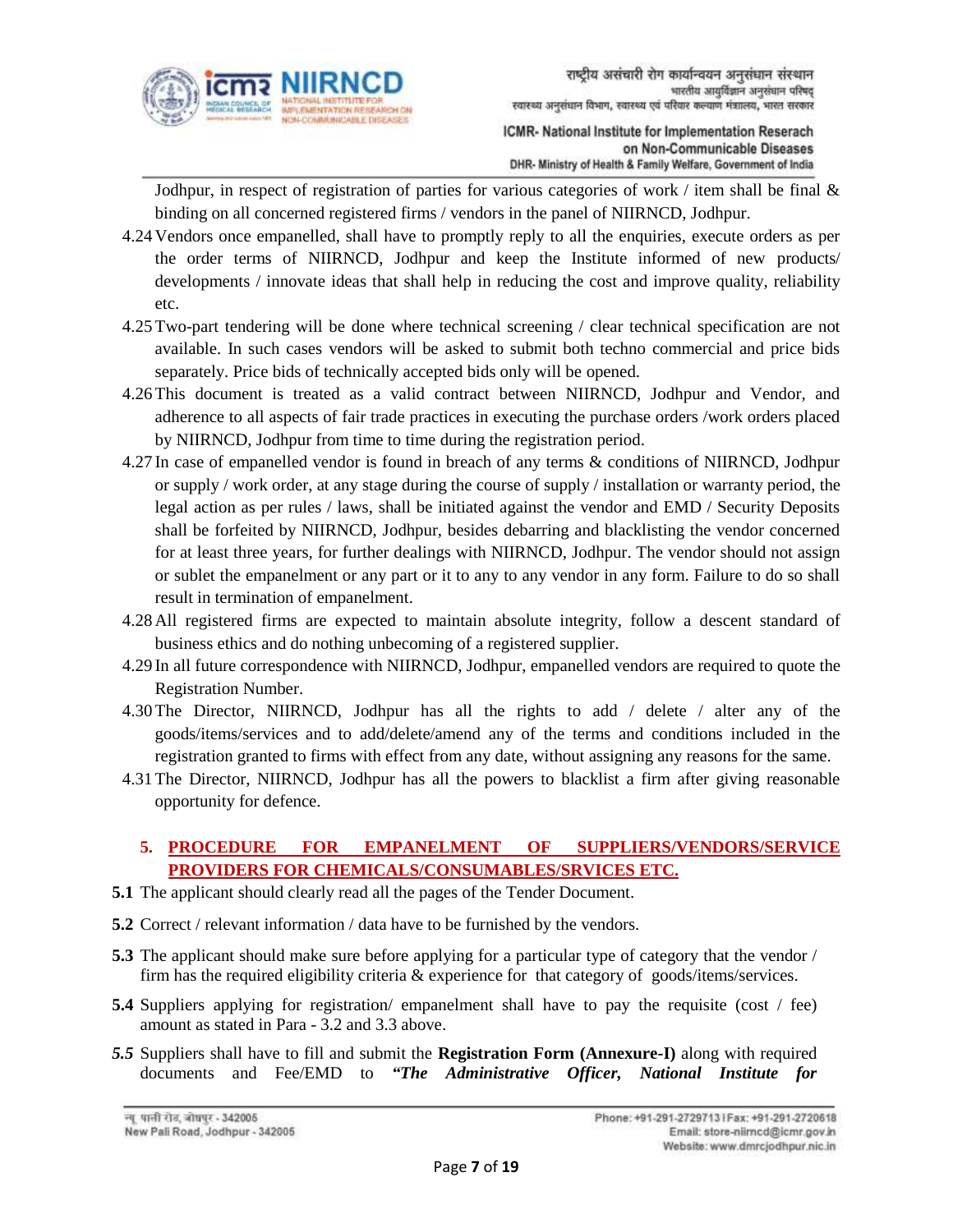

*Inmplementation Research on Non-Communicable Diseases (NIIRNCD), New Pali Road, Jodhpur-342005, Rajasthan.*

- **5.6 Applications incomplete in any respect, viz non-submission of any required document of information, tender fee, EMD etc. will be rejected. However, the Director, NIIRNCD, Jodhpur reserves the right to obtain any document from the suppliers/vendors as deemed necessary for their registration before empanelment of such supplier/vendor.**
- **5.7** The sealed envelope containing the Registration Form, documents & Fee/EMD should be clearly super scribed on the top of the envelope as **"Tender for EMPANELMENT OF SUPPLIERS/VENDORS/ SERVICE PROVIDERS FOR CHEMICALS/CONSUMABLES/SERVICES ETC. for NIIRNCD due on \_\_\_\_\_\_\_\_\_\_\_"**
- **5.8** Vendors/firms registered with DGS&D/NSIC/MSME/Startups should submit their VALID Registration Certificate along with other certified documents.
- **5.9** Proposal for registration should be submitted in the prescribed format and all columns should be filled up. Incomplete proposals and tenders received after due date shall not be entertained. The NIIRNCD shall not be responsible for any postal delay.
- **5.10** Any conditional Tender shall be rejected summarily.
- **5.11** After getting all the required fee, information & documents from the applicant, the Registration Certificate will be issued to the Vendor/Supplier with the following details:-
	- (a) Registration Number
	- (b) Category/Categories No. along with description
	- $(c)$  Valid Up to
- **5.12** The Director, NIIRNCD, Jodhpur shall have the power to relax any of the condition for registration of supplier/vendor in order to keep uniformity, in respect of all the suppliers/vendors to be registered.
	- **6. TERMS AND CONDITIONS APPLICABLE AFTER REGISTRATION FOR EMPANELMENT OF SUPPLIERS/VENDORS/SERVICE PROVIDERS FOR CHEMICALS/CONSUMABLES/SRVICES ETC.**
- **6.1** The Regsitered Suppliers/Vendors shall sign an agreement with NIIRNCD (DMRC) on a Non-Judicial Stamp paper of Rs.500/- with specified terms and conditions as given in Para-4 above and Para-6 given below:-
- **6.2** A letter to all the concerned registered suppliers/vendors, inviting quotations for any goods/items/services as per the category as given in Para-13 will be sent as per the requirement of the particular goods/items/services. The supplier/vendor quoting **minimum price and maximum discount** may be issued Purchase Order (PO) on the basis of Technical and Financial comparison/evaluation in respect of the required goods/items/services subject to the conditions of meeting all terms and conditions of the Tender. Purchase Orders (POs) may be issued for part delivery of the required goods/items/services to the L1 supplier. Quotations having indefinite expression such as "Subject to prior confirmation", "Subject to immediate acceptance" etc. will be treated as vague offers and rejected accordingly. While submitting quotations, the suppliers/vendors are required to mention tax rate applicable on each category/goods/itmes, otherwise rates will be treated as inclusive of all taxes.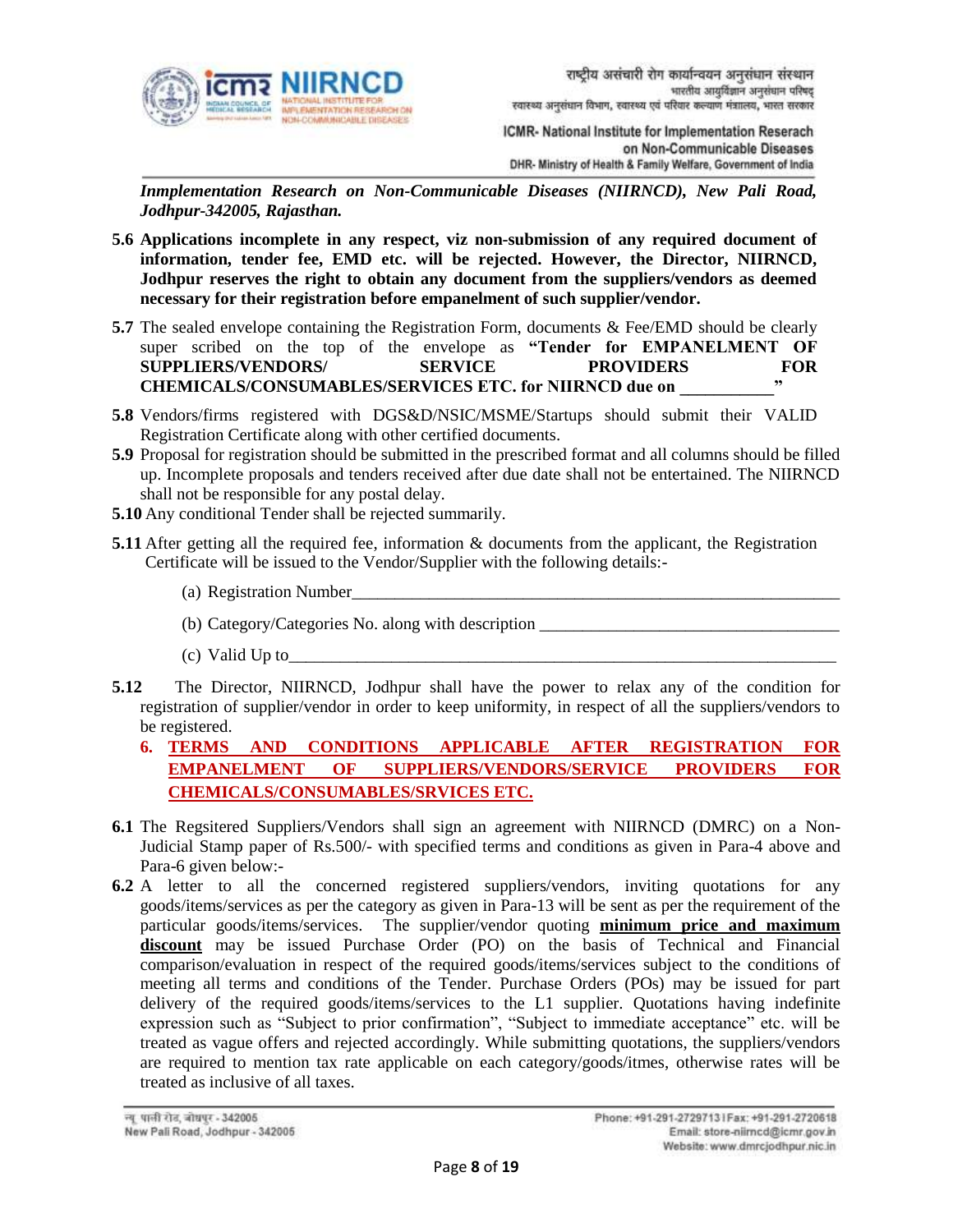

- **6.3** Trade discount along with certificate certifying that higher discount is not given to any other Department/Organization/Institution than offered should be included in the Quotation.
- **6.4** The prices / rates quoted should be indicated in words as well as in figures. In case of any discrepancy, lower amount / rates shall be considered as valid. The percentage of discount quoted by each supplier/vendor should be given both in words and figures.
- **6.5** The goods/items/services will have to be supplied at NIIRNCD (DMRC), Jodhpur and MRHRU, Bhanpurkalan, Jaipur as per the requirement. No transportation/cartage charges will be provided for supply of goods/items.
- **6.6** The goods/items/services should be securely packed to avoid damages etc. in transit. NIIRNCD (DMRC), Jodhpur will not bear cost of damage of goods/items during transit.
- **6.7 The goods/items/services available on the GeM during the course of validity of registration shall be procured from GeM only and no orders will be issued to any supplier/vendore for the goods/items/services available on the GeM except in emergent conditions following GFR.**
- **6.8** The Director, NIIRNCD (DMRC), Jodhpur shall be the sole authority to cancel or amend the Purchase Order, as per requirement.
- **6.9** The firm should have availability of a responsible person on call on all working days between 09:00 Hrs to 17.30 Hrs. His/her contact details should be submitted with the Tender Document. The selected tendering Firm/Agency/Company shall also provide the name and mobile number of a key person, who can be contacted at any time, even beyond the office hours on holidays. The person should be capable of taking orders and making arrangement for supply of the desired items even on short notice to NIIRNCD (DMRC), Jodhpur.
- **6.10** In case, the quality of goods/items/services supplied are not in conformity with the standards given in tender or the supplies are found defective at any stage these goods/items shall immediately will be taken back by the supplier and will be replaced with the quality goods/items, without any delay. The Director, NIIRNCD (DMRC), Jodhpur reserves all rights to reject the goods/items, if the same are not found in accordance with the required description/specifications and Liquidates Damages shall be charged.
- **6.11** The NIIRNCD (DMRC), Jodhpur reserves the right to place an order for supply of any goods/items under any category to any firm(s) in case of an emergency or unavoidable situation.
- **6.12** Freight, insurance charges, if any, will be borne by the supplier. Similarly, shortage, pilferage in transit will be sole responsibility of the supplier and the same will be intimated to the supplier on receipt of goods/items by the purchaser for resupply. The defective supply will have to be replaced by the supplier within 30 days without additional freight/transport charge.
- **6.13** Delivery of goods will be taken at the risk and cost of the supplier and on F.O.R. basis to the Institute from railway/road transport.
- **6.14** No advance payment shall be made to any supplier/vendor for supply of any goods/items/services. The full supply of goods/items/services must be made within the stipulated date and time as given in the Purchase Order. In case of any part delivery, the full delivry of the required goods/items should be within the stipulated date and time. Bill will be accepted only after full/complete delivery of the goods/items. Payment of the final bill will be made only after receipt of the goods/items in satisfactory conditions.
- **6.15** While submitting the quotation for supply of goods/items/services under Para-6.2, the supplier/vendor must ensure that the required goods/items are available in stock with them and they are capable to supply the required goods/items within the stipulated date and time as given in the letter inviting quotations. Supply should be made in full against the Purchase Order and within the stipulated date and time as given in the Purchase Order (PO). In case of any shortage at the time of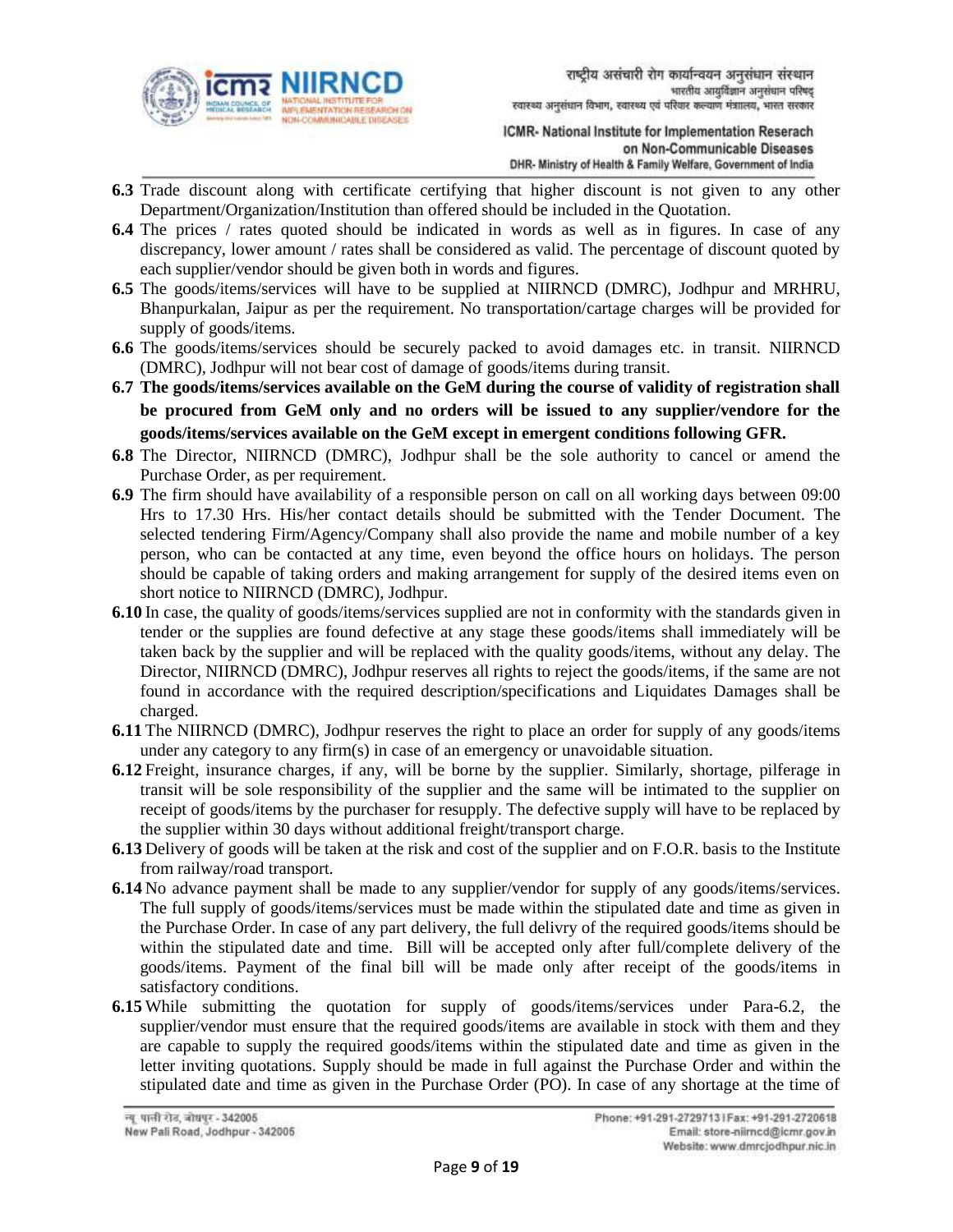

delivery, the shortage will be procured from L2 supplier/vendor and further from L3 supplier/vendor and so on, at the risk and cost of the L1 supplier. The penalty will be imposed on L1 supplier for the shortage as per Para- 6.27.

- **6.16** Supply should be made from the latest batch of production with maximum life period & original packing.
- **6.17** No payment shall be made for rejected goods/items. Rejected goods/items must be removed by the Bidders within two (02) weeks of the date of rejection at their own cost and be replaced immediately. In case these are not removed, these will be auctioned at the risk and responsibility of the suppliers without any further notice.
- **6.18** The Manufacturers (OEMs)/Principals applying for registration should furnish the name and addresses of their Local Authorized Distributors/Dealers so that the copies of Purchase Orders (POs) can be endorsed to them for expeditious supply of goods/items/services. In such cases, where Local Dealers/Stockiests have been nominated by the Manufacturers (OEMs)/Principals, the bills raised by them against the Purchase Order (PO) will be accepted for payment. In such cases, proper Authorization Certificate as per **Annexure-II** shall be submitted with the Tender/Quotation.
- **6.19** Any addition or deletion of authorized Dealership/Distributorship should be intimated to the Administrative Officer, NIIRNCD, Jodhpur immediately on authorization of a new party or deletion of an existing party.
- **6.20** At any time prior to date of submission of tender, Tender Inviting Authority may, for any reason or decision, modify the terms & conditions of the tender document by a Corrigendum to be displayed on the websites of ICMR and NIIRNCD (DMRC), Jodhpur. In order to provide reasonable time to take the amendment into account in preparing their bids, Tender Inviting Authority may or may not, at his discretion, extend the date and time for submission of tenders.
- **6.21 Signing of Tender Document** : Individual signing the tender or other documents connected with registration must specify whether he/she is signing as:-
	- 6.21.1 A sole proprietor of the concerned firm/agency or constituted attorney of such sole proprietor;
	- 6.21.2 **A partner of the firm/agency, if it is a partnership firm, in such case he/she must have an authority to sign the tender documents and execute an agreemnt on behalf of the supplier/vendor and to refer to arbitration disputes concerning the business of the partnership either by virtue of the partnership agreement or by a power of attorney duly executed by the partners of the firm/agency.**
	- 6.21.3 Director or a principal officer duly authorized by the Board of Directors of the Company, if it is a company.
	- 6.21.4 A person signing the tender form or any document forming part of the tender on behalf of another person should have an authority to bind such other person and if, on enquiry it appears that the person so signing had no authority to do so, NIIRNCD (DMRC), Jodhpur may without prejudice, cancel the registration and hold the signatory liable for all costs, consequences and damages under the civil and criminal remedies available.
	- 6.21.5 The tenderer should sign and affix his firm's/agency's stamp at each page of the tender and all its annexures as a token of acceptance of the terms and conditions of the tender. NO PAGE SHOULD BE REMOVED/DETACHED FROM THIS NOTICE INVITING TENDER.
- **6.22 Opening of Tender:** The tenderer is at liberty either himself/herself or authorize not more than one representative to be present at the date and time of opening of the tender. The representative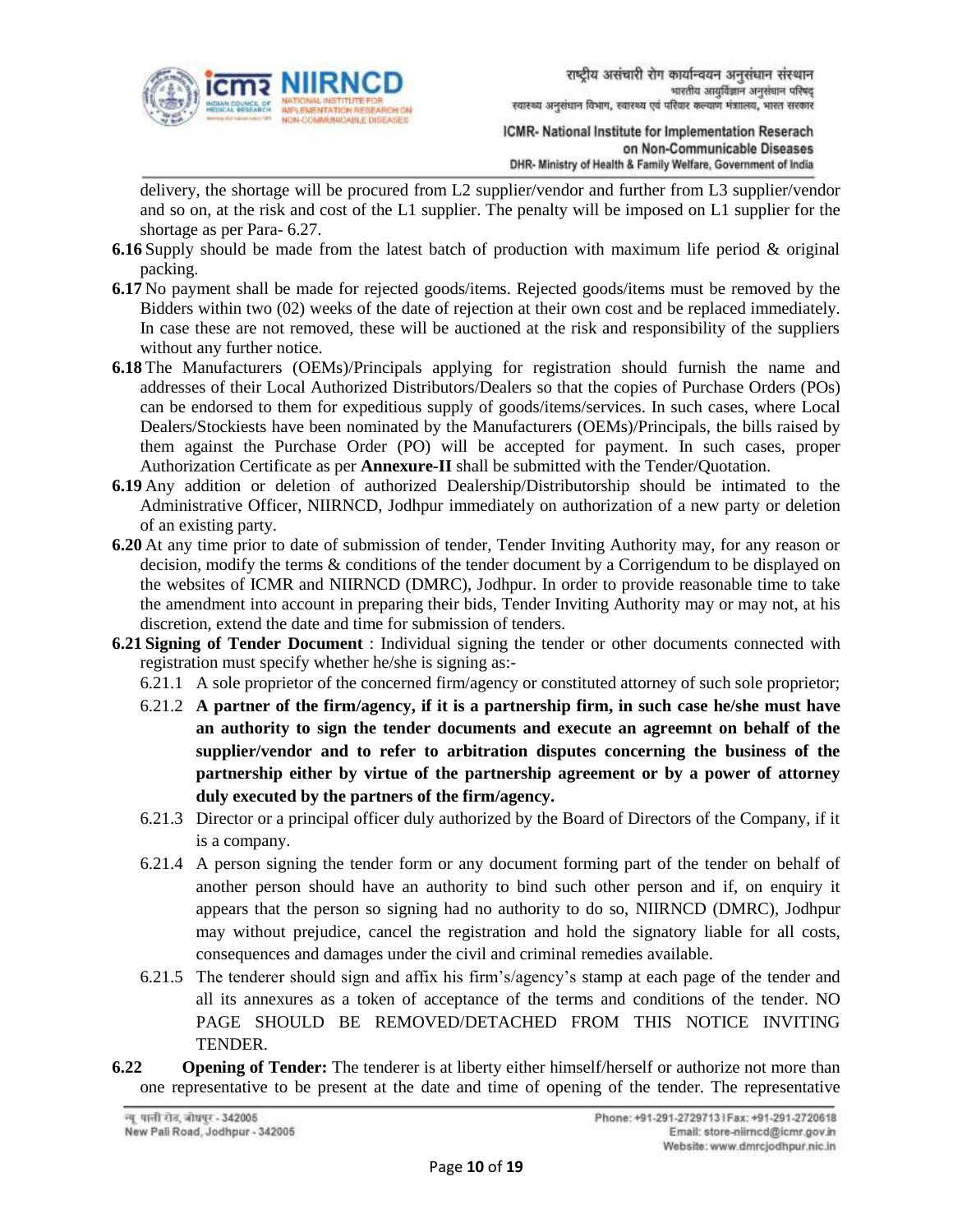

attending the opening of the tender on behalf of the tenderer should bring with him/her a Letter of Authority from the tenderer and proof of identification.

- **6.23 Right of acceptance:** The Director, NIIRNCD (DMRC), Jodhpur reserves the right for accepting the whole or any part or portion of the quotation; and the supplier/vendor shall provide the same at the rates quoted. The Director, NIIRNCD (DMRC), Jodhpur reserves the right to reject any or all quotations or all offers received in response to the Purchase Order or cancel or withdraw the Purchase Order (PO) without assigning any reason thereof and also does not bind itself to accept the lowest quotation and no claim in this regard shall be entertained.
- **6.24 Delivery:** In case of normal circumstances, the delivery of goods/items should be made by the supplier/vendor within a period of 15 days as per the requirement and mentioned in the Purchase Order. However, in case of emergent requirement, the supplier/vendor has to supply the required quantity of goods/items within a period of 1 week of receiving the Purchase Order.
- **6.25 Liquidated Damages:** The Liquidated Damages @ 0.5% per week shall be imposed if supply of goods/items/services is made after expiry of delivery period as mentioned in the Purchase Order (PO) subject to a maximum of 10% of the total value of goods/items/services. The Liquidated Damages may be considered for condonation/waive off in case of submission of proper intimation by the supplier within the stipulated time of delivery as given in the Purchase Order (PO), whether the delivery will be ex-stock or will have to be imported and how much time will be required for delivery after placing of the order etc.
- **6.26 Risk Purchase**: If the supplier/vendor fails to supply the goods/items/services within the stipulated delivery date or goods/items supplied other than specifications/requirements as specified in Purchase Order, the Director, NIIRNCD (DMRC), Jodhpur reserves the right to procure the goods/items/services from alternative sources (L2/L3 etc.) at the L1 supplier's/vendor's risk, responsibility and cost. Any extra cost, in this connection shall be recovered from the Security Deposit/Bank Guarantee and Pending Bills of L-1 bidder and if the value of the goods/items under Risk Purchase exceeds the amount of Security Deposit and/or Bank Guarantee and Pending Bills, the same may be recovered from the L-1 supplier/vendor following due legal procedures.

## **7. The Payment clause:**

- **7.1** The final bill in triplicate should be sent to this office for settlement after satisfactorily delivery of the goods/items/services. The bill should have full particulars of the goods/items/services and a copy of the Purchase Order should be enclosed with the bill.
- **7.2** No payment shall be made in advance nor shall the loan from any bank or financial institutions be recommended on the basis of the order of procurement of goods/items/services.
- **7.3** The firm/agency should submit the bill only after full supply of the goods/items/services to the satisfaction of the NIIRNCD (DMRC), Jodhpur. On receipt of a pre-receipted bill invoice from the firm/agency, the case of issuing sanction and passing of bill for payment will be initiated. No payment will be made for goods/items rejected.
	- **8. Breach of Terms and Conditions:** In case of breach of any terms and conditions as mentioned above, the Director, NIIRNCD, will have the right to cancel the Purchase Order without assigning any reason thereof and nothing will be payable by NIIRNCD (DMRC), Jodhpur. In that event, the Performance Security/PBG shall also stand forfeited.
	- **9. Legal Jurisdiction:** The agreement shall be deemed to have been concluded in Jodhpur, Rajasthan and all obligations hereunder shall be deemed to be located at Jodhpur, Rajasthan and Hon'ble Court within Jodhpur, Rajasthan will have Jurisdiction to the exclusion of other Courts.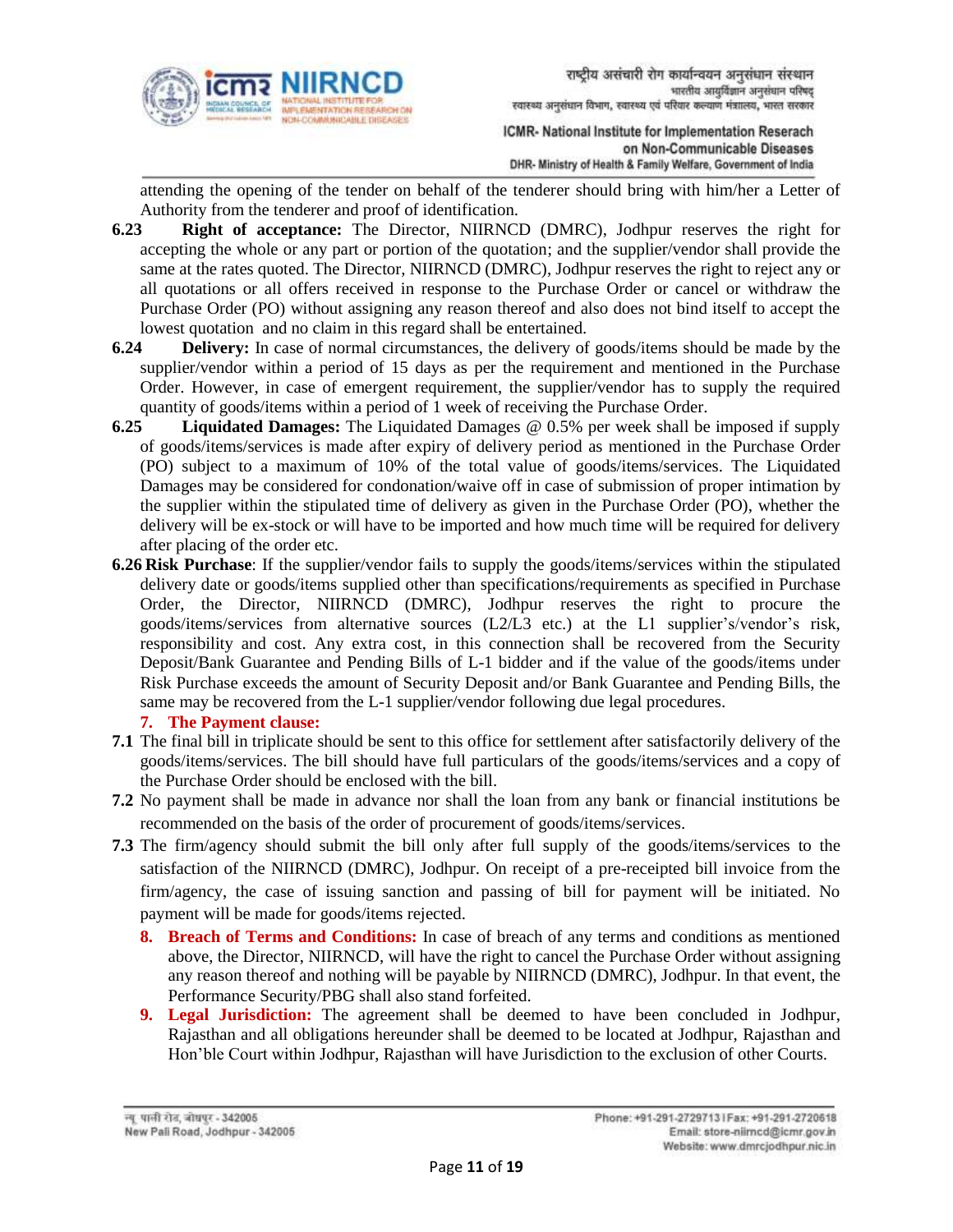

- **10. Indemnity:** The selected supplier/vendor shall indemnify the NIIRNCD, Jodhpur and user departments against all third party claims of infringement of patent, trademark / copyright or industrial design rights arising from the use of the supplied items and related services or any part thereof. NIIRNCD, Jodhpur / User department stand indemnified from any claims that the vendor's manpower may opt to have towards the discharge of their duties in the fulfilment of the purchase orders.
- **11. Termination of Default:** Default is said to have occurred; a) if the vendor fails to deliver any or all of the goods/items/services within the time period(s) specified in the Purchase Order or any extension thereof granted by NIIRNCD, Jodhpur. b) If the vendor fails to perform any other obligation(s) under the empanelment. c) If the vendor, in either of the above circumstances, does not take remedial steps within a period of 30 days after receipt of the default notice from NIIRNCD, Jodhpur (or take longer period in-spite of what NIIRNCD may authorize in writing), NIIRNCD, Jodhpur may terminate the empanelment / purchase order in whole or inpart.

#### **12. All disputes in this connection shall be settled in Jodhpur (Rajasthan) jurisdiction only.**

## **13. CATEGORY WISE LIST OF GOODS/ITEMS/SERVICES:-**

**List of Laboratory Chemicals/Consumables/Kits/Services etc.**

| Category<br>Code | Name of<br>Categor<br>V | S.No.          | Name of the goods/items/services                                                                                                                                                                                                                                   | <b>Brands</b>                                                                                                                                                                                                           |
|------------------|-------------------------|----------------|--------------------------------------------------------------------------------------------------------------------------------------------------------------------------------------------------------------------------------------------------------------------|-------------------------------------------------------------------------------------------------------------------------------------------------------------------------------------------------------------------------|
| $\mathbf A$      | <b>CHEMICALS</b>        |                | <b>Molecular Biology Chemicals/</b><br><b>Routine Chemicals and Reagents</b><br>(Including Chemicals/Solvents<br>(LR/AR/HPLC Grade), Rare<br>Chemicals/Fine Chemicals,<br>Molecular Biology Enzymes,<br>Biochemicals, Immunochemicals,<br>Readymade media)         | All Brands                                                                                                                                                                                                              |
| $\bf{B}$         |                         | $\overline{2}$ | <b>Laboratory Glasswares</b>                                                                                                                                                                                                                                       | All Brands                                                                                                                                                                                                              |
|                  |                         | CONSUMABLES    | 3                                                                                                                                                                                                                                                                  | LaboratoryPlasticwares<br>(General Lab plasticwares,<br>molecular lab plastic wares (PCR<br>plates, racks, tubes, cryovials, etc.)<br>& also including liquid handlers -<br>Micropipettes, dispensers, filters,<br>etc. |
|                  |                         | $\overline{4}$ | <b>Personnel &amp; Lab safetywares</b><br>(Disposable Garments, Surgical<br>Masks, N95 masks, goggles, head<br>covers, shoe covers, Surgical<br>Gloves/Polyvinyl & Nitrile Gloves<br>& Safety wears for Chemical &<br>Biological labs, PPE kits, BMW<br>bags, etc) | All Brands                                                                                                                                                                                                              |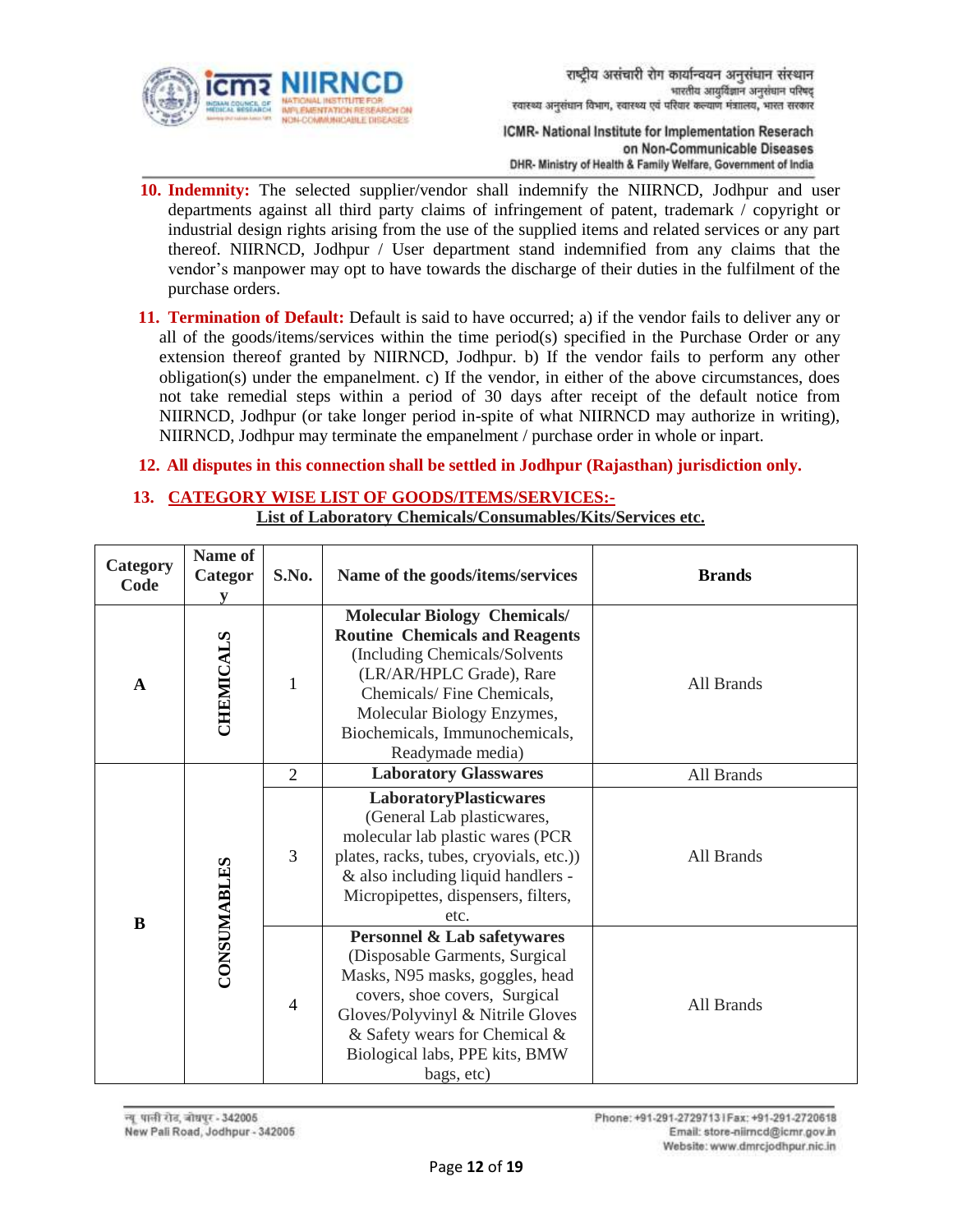

|             |                 | 5              | <b>Other Labwares</b><br>(Filter Papers and Disposable Filter<br>Units, Cryoboxes, Cotton/Tissue<br>Rolls, absorbent pads, wipes, swabs,<br>parafilm, Aluminium Foil, gel<br>packs, thermocol boxes, etc) | All Brands                                                                                                                                                                                                                            |
|-------------|-----------------|----------------|-----------------------------------------------------------------------------------------------------------------------------------------------------------------------------------------------------------|---------------------------------------------------------------------------------------------------------------------------------------------------------------------------------------------------------------------------------------|
|             |                 | 6              | <b>Macrolides/Cover Slip</b>                                                                                                                                                                              | All Brands                                                                                                                                                                                                                            |
|             |                 | $\overline{7}$ | <b>Primers</b>                                                                                                                                                                                            | All Brands                                                                                                                                                                                                                            |
|             |                 | 8              | <b>Biological Sampling Consumables</b><br>(Vacutainer, Pricking Needles,<br>Syringes etc)                                                                                                                 | BD Bioscience, Blood Lancets,<br>Worldlet & other Brands                                                                                                                                                                              |
|             |                 | 9              | <b>Consumables for the Close ended</b><br>machines                                                                                                                                                        | Bio Rad Varinat-II, Cobas 411,<br>Erba 360, MIURA, A-1004,<br>ISESRL, TrueNAt, MGI & other<br><b>Brands</b>                                                                                                                           |
| $\mathbf C$ | <b>KITS</b>     | 10             | <b>Disgnostic Kits</b><br>(RDTs/ELISA/PCR/Immuno-<br>assay/Biochemical Assays, Nucleic<br>acid extraction kits, etc.)                                                                                     | Standard Diagnostics (Malaria,<br>HIV, Dengue, Duo, Hep., Hep. C<br>Chikanguniya Span (G6PD),<br>Randox (G6PD) Tulip diagnostic &<br>Biomedical system, Molecular<br>Biology, BioRad, Transasia, Roche,<br>HemoType-SC & other Brands |
|             |                 | 11             | <b>Chemiluminescence Anayser kits</b>                                                                                                                                                                     | Roche                                                                                                                                                                                                                                 |
|             |                 | 12             | Thalassemia, Sickle Cell and<br><b>Hemoglobinopathy Testing Kits</b>                                                                                                                                      | Bio-rad                                                                                                                                                                                                                               |
|             |                 | 13             | <b>Automated Neuclic Acid</b><br><b>Extraction Kits</b>                                                                                                                                                   | <b>MGI</b>                                                                                                                                                                                                                            |
|             |                 | 14             | <b>Tuberculosis Diagnostic Kits</b>                                                                                                                                                                       | <b>Molbio Diagnostics</b>                                                                                                                                                                                                             |
|             |                 | 15             | <b>DNA Sequencing</b>                                                                                                                                                                                     | Macrogen (Korea), Xcelris,<br>Eurofins genomics, Molecular<br>Biology, etc.                                                                                                                                                           |
|             | <b>SERVICES</b> | 16             | <b>Sequencing services, Expression</b><br><b>Services and OMICS Services</b>                                                                                                                              | All Brands                                                                                                                                                                                                                            |
| D           |                 | 17             | <b>Microsatellite Genotyping</b>                                                                                                                                                                          | Macrogen (Korea) etc.                                                                                                                                                                                                                 |
|             |                 | 18             | <b>HPLC Column &amp; accessories</b>                                                                                                                                                                      | Waters, Merck, Bio Rad, Thermo<br>fisher & Knor etc.                                                                                                                                                                                  |
|             |                 | 19             | Gas refilling liquid nitrogen,<br>Argon, Nitrous oxide & Acytylene<br>etc. for AAS etc.                                                                                                                   | Analytical Jena                                                                                                                                                                                                                       |

## **NOTE:- Please refer Para-6.2**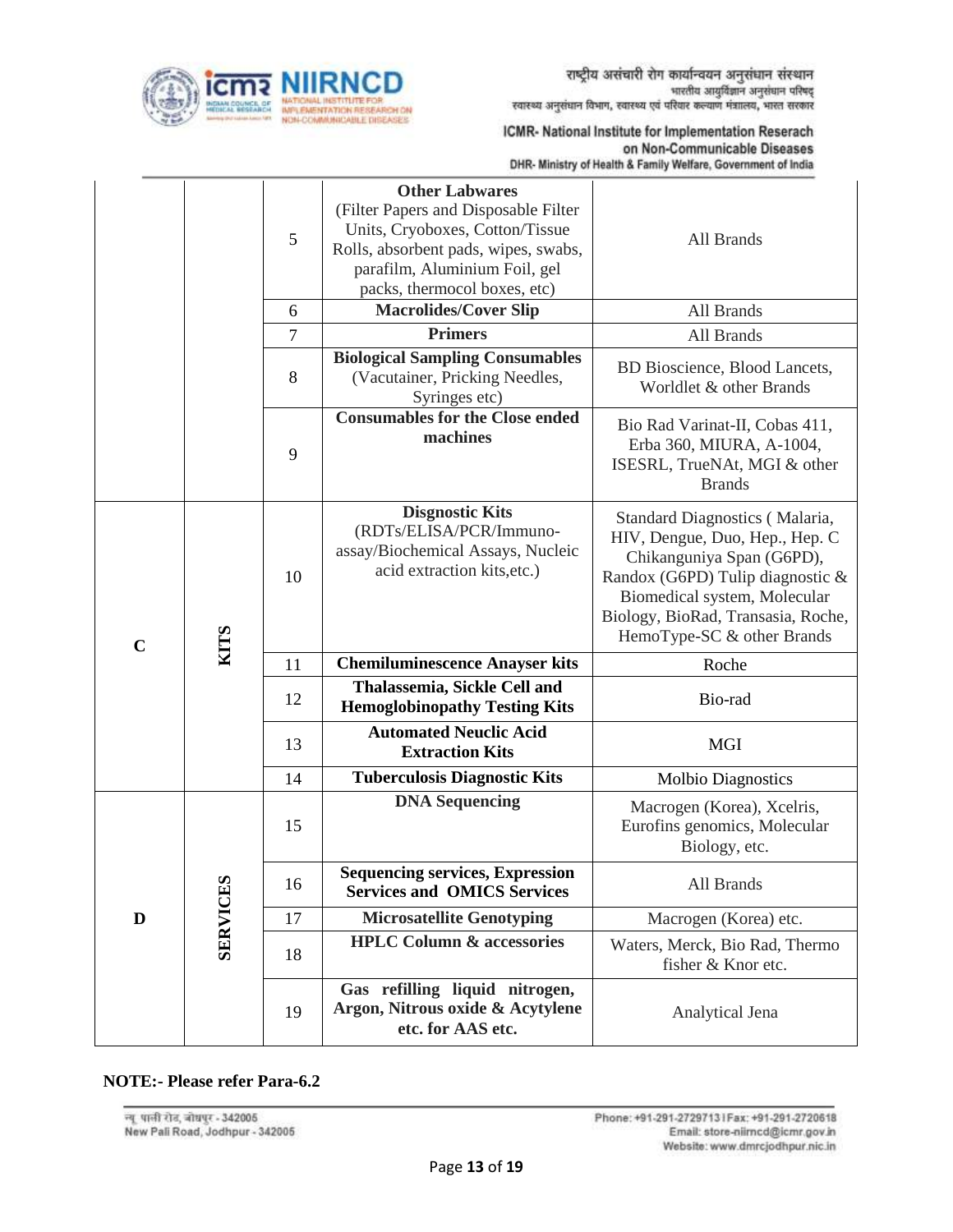

**Annexure-I**

### **REGISTRATION FORM**

#### **FOR EMPNELMENT OF SUPPLIERS/ VENDORS/ SERVICE PROVIDERS**

| Sl.<br>No.     | Details/Particulars of Firm/Company/Distributor/Dealer                                                                                                                                                               |                                        |  |  |  |  |  |  |  |  |
|----------------|----------------------------------------------------------------------------------------------------------------------------------------------------------------------------------------------------------------------|----------------------------------------|--|--|--|--|--|--|--|--|
|                | Name of Firm/Company/Distributor/Dealer                                                                                                                                                                              |                                        |  |  |  |  |  |  |  |  |
| $\mathbf{1}$   | Proprietary/Partnership/Pvt.<br>(whether<br>Ltd./Public Ltd. etc.)                                                                                                                                                   |                                        |  |  |  |  |  |  |  |  |
|                | Copy of valid Registration Certificate of the<br>Firm/Company/Distributor from the Central<br>Govt./State Govt.<br>Registration Certificate with DGS&D (if<br>available).                                            |                                        |  |  |  |  |  |  |  |  |
| 2              | Memorandum and Article of Association (if<br>any)<br>Certificate of Incorporation/Partnership<br>Deed/Registration Certificate issued by the<br>Registrar of Firms etc.                                              |                                        |  |  |  |  |  |  |  |  |
|                | Authorization<br>certificate<br>from<br>the<br>Manufacturer/Principal<br>(in<br>of<br>case<br>dealer/distributor)<br>(in<br>the prescribed format<br>attached<br><b>as</b><br>Annexure-II with this Tender Document) |                                        |  |  |  |  |  |  |  |  |
|                | Mailing address of Registered (Head) Office:                                                                                                                                                                         |                                        |  |  |  |  |  |  |  |  |
| 3              | Website address:<br>Telephone/Mobile No., Fax No.<br>Mailing<br>address<br>of<br>Offices<br><b>Branch</b>                                                                                                            |                                        |  |  |  |  |  |  |  |  |
|                | (in Rajasthan)<br>Telephone/Mobile No., Fax No.                                                                                                                                                                      |                                        |  |  |  |  |  |  |  |  |
|                | <b>Contact Person</b>                                                                                                                                                                                                |                                        |  |  |  |  |  |  |  |  |
| $\overline{4}$ | Name & Designation                                                                                                                                                                                                   |                                        |  |  |  |  |  |  |  |  |
|                | Telephone/Mobile No., Fax No.<br>E-mail address:                                                                                                                                                                     |                                        |  |  |  |  |  |  |  |  |
| 5              | Copy of proof of having a Registered Office<br>in Rajasthan and preferably in Jodhpur,<br>Rajasthan and a list of all such Registered<br>Offices.                                                                    |                                        |  |  |  |  |  |  |  |  |
| 6              | Details of Application Fee/Tender Document<br>Fee: Rs. 500/- (Non-Refundable)<br>(Refer Para-3.2 of the Tender Document)                                                                                             | Draft/Banker's Cheque<br>No.<br>Amount |  |  |  |  |  |  |  |  |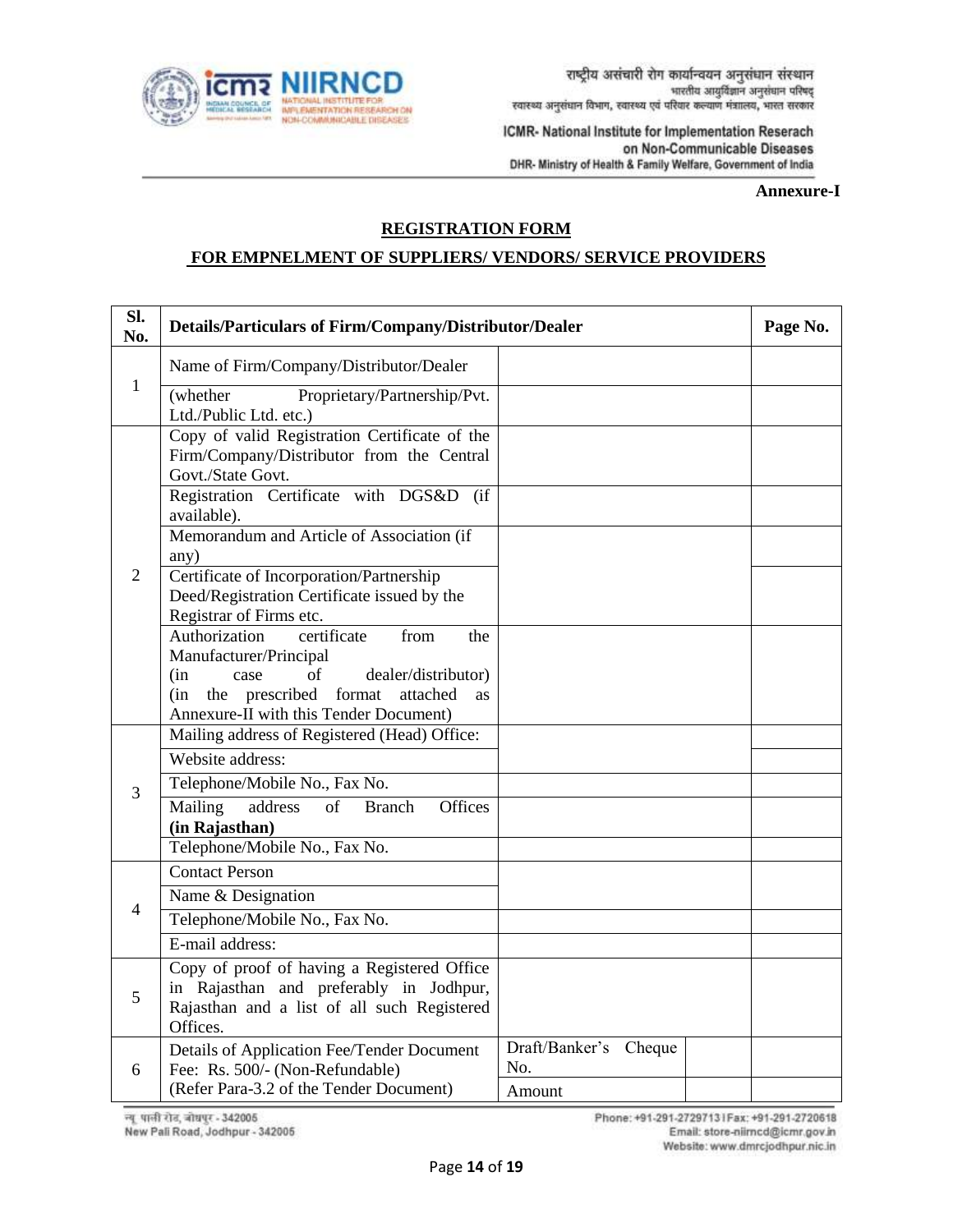

|                |                                                                                                                                                                              | Date                                                                                                                                                  |  |  |
|----------------|------------------------------------------------------------------------------------------------------------------------------------------------------------------------------|-------------------------------------------------------------------------------------------------------------------------------------------------------|--|--|
|                |                                                                                                                                                                              | Name of the Bank                                                                                                                                      |  |  |
|                | Details of Bid Security/Earnest Money<br>Deposit (EMD)<br>Rs. 20,000/- (Refundable)<br>(Refer Para-3.3 of the Tender Document)<br>(If Exempted as per Para-3.4 of the Tender | Account Payee Demand<br>Draft, Fixed Deposit<br>Banker's<br>Receipt,<br>Cheque<br>Bank<br><b>or</b><br>Guarantee<br>No./Details<br>of Online Payment. |  |  |
|                | Document, please attach VALID Registration                                                                                                                                   | Amount                                                                                                                                                |  |  |
|                | Certificate)                                                                                                                                                                 | Date                                                                                                                                                  |  |  |
|                |                                                                                                                                                                              | Name of the Bank                                                                                                                                      |  |  |
|                |                                                                                                                                                                              | Manufacturer                                                                                                                                          |  |  |
|                | Category of Supplier/Vendor                                                                                                                                                  | Authorized<br>Dealer/Supplier/Distributor/Stockiest                                                                                                   |  |  |
| $\overline{7}$ | (Please tick whichever is applicable)                                                                                                                                        | Converters/assemblers                                                                                                                                 |  |  |
|                |                                                                                                                                                                              | Service Provider                                                                                                                                      |  |  |
|                |                                                                                                                                                                              | Others                                                                                                                                                |  |  |
|                | Mention<br>which<br>Codes<br>Catogory<br>for<br>Registration<br>sought<br>(A/B/C/D/E)<br>is<br>One or more categories may be mentioned)                                      |                                                                                                                                                       |  |  |
|                | Mention<br>Registration<br>Number<br>of                                                                                                                                      |                                                                                                                                                       |  |  |
|                | VAT/CST/ST/GST                                                                                                                                                               |                                                                                                                                                       |  |  |
| 8              | (Attach copy of attested document)<br>PAN/TAN<br>No.                                                                                                                         |                                                                                                                                                       |  |  |
|                | (Attach copy of attested document)                                                                                                                                           |                                                                                                                                                       |  |  |
|                | Trade<br>License;<br>factory<br>license.<br>No.                                                                                                                              |                                                                                                                                                       |  |  |
|                | (Attach copy of attested document)                                                                                                                                           |                                                                                                                                                       |  |  |
|                | Certificate<br>Non<br>Blacklisting                                                                                                                                           |                                                                                                                                                       |  |  |
|                | (Attach copy of attested document in the<br>prescribed format as per Annexure-III)                                                                                           |                                                                                                                                                       |  |  |
|                | Relevant Quality Assurance/ISO certificates                                                                                                                                  |                                                                                                                                                       |  |  |
| 9              | (Attach copy of attested document)                                                                                                                                           |                                                                                                                                                       |  |  |
|                | Drug License in specified form issued by                                                                                                                                     |                                                                                                                                                       |  |  |
|                | Competent Drug control authority (Attach                                                                                                                                     |                                                                                                                                                       |  |  |
|                | copy of attested document)<br>Annual Turnover/IT Returns for last 03                                                                                                         |                                                                                                                                                       |  |  |
|                | <b>Financial Years</b>                                                                                                                                                       | <b>FY</b>                                                                                                                                             |  |  |
|                | Annual Turnover should not be less than                                                                                                                                      |                                                                                                                                                       |  |  |
| 10             | ₹ 10 Lakh in anyone of last 3 Financial                                                                                                                                      | <b>FY</b>                                                                                                                                             |  |  |
|                | Years.                                                                                                                                                                       | <b>FY</b>                                                                                                                                             |  |  |
|                | (Attach copy of attested document)<br><b>Bank Account Name</b>                                                                                                               |                                                                                                                                                       |  |  |
| 11             | <b>Bank Account Number</b>                                                                                                                                                   |                                                                                                                                                       |  |  |
|                |                                                                                                                                                                              |                                                                                                                                                       |  |  |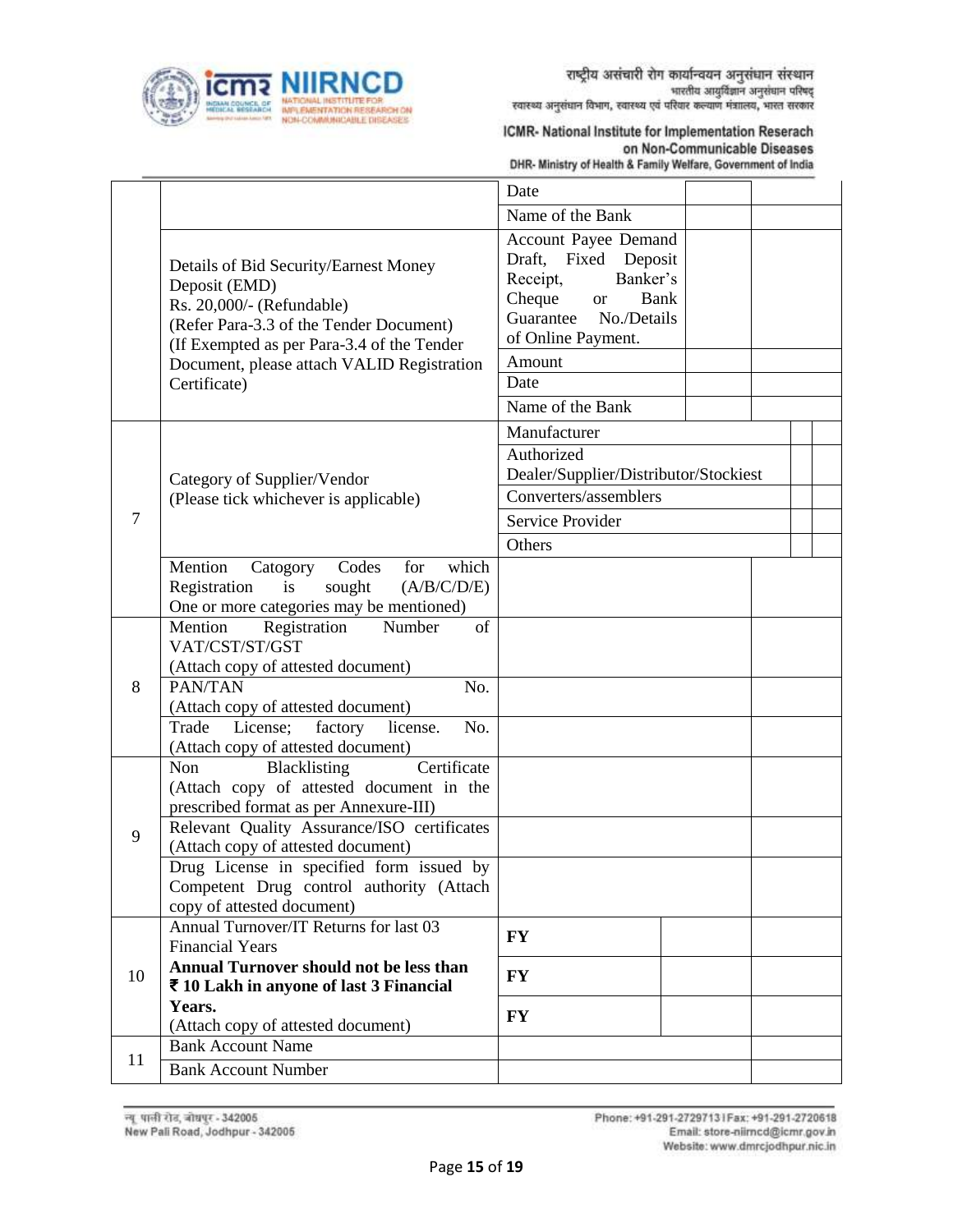

|    | Name of the Bank                                                                                                                                                                                                                                                |                                                                                                   |  |
|----|-----------------------------------------------------------------------------------------------------------------------------------------------------------------------------------------------------------------------------------------------------------------|---------------------------------------------------------------------------------------------------|--|
|    | Name of the Branch with Address                                                                                                                                                                                                                                 |                                                                                                   |  |
|    | <b>IFSC Code</b>                                                                                                                                                                                                                                                |                                                                                                   |  |
|    | <b>MICR Code</b>                                                                                                                                                                                                                                                |                                                                                                   |  |
|    | <b>RTGS</b> Details                                                                                                                                                                                                                                             |                                                                                                   |  |
|    | If<br>manufacturer:-<br>Name<br>& address<br>of your<br>authorized<br>dealers/distributors<br>(Attach List)                                                                                                                                                     |                                                                                                   |  |
| 12 | authorized<br><b>If</b><br>dealer/stockiest:-<br>an<br>Details of authorization to be indicated<br>photocopy of<br>(Attach<br>Authorization<br>Certificates in the prescribed format attached<br>with this Tender Document)                                     |                                                                                                   |  |
| 13 | Attested Xerox copies of Purchase Orders for<br>last three financial years received from Govt.<br>Institutions/PSUs/Reputed organization etc.<br>for supply of similar goods/items/services for<br>which the firm/company.ditributor wants to be<br>registered) |                                                                                                   |  |
| 14 | You are capable of executing supply order to<br>NIIRNCD, New Delhi                                                                                                                                                                                              | Upto Rs. 10 Lakh<br>Rs. 10 Lakh to Ts. 30 Lakh<br>Rs. 30 Lakh to Rs. 50 Lakh<br>Above Rs. 50 Lakh |  |
| 15 | Details of clients where similar services are<br>presently provided by the tenderer separately<br>for govt. and private clients and proof of<br>satisfactory supply, if any. (Attach all<br>documents as required vide Para-4.22 of the<br>Tender Document)     |                                                                                                   |  |
| 16 | Name and Mobile Number of a Key person,<br>who can be contacted at any time. The person<br>should be capable of taking orders and making<br>arrangement for supply of the desired items.                                                                        |                                                                                                   |  |
| 17 | Any other information important in the<br>opinion of the tenderer                                                                                                                                                                                               |                                                                                                   |  |
| 18 | Whether each page of NIT and its annexure<br>have been signed and stamped                                                                                                                                                                                       |                                                                                                   |  |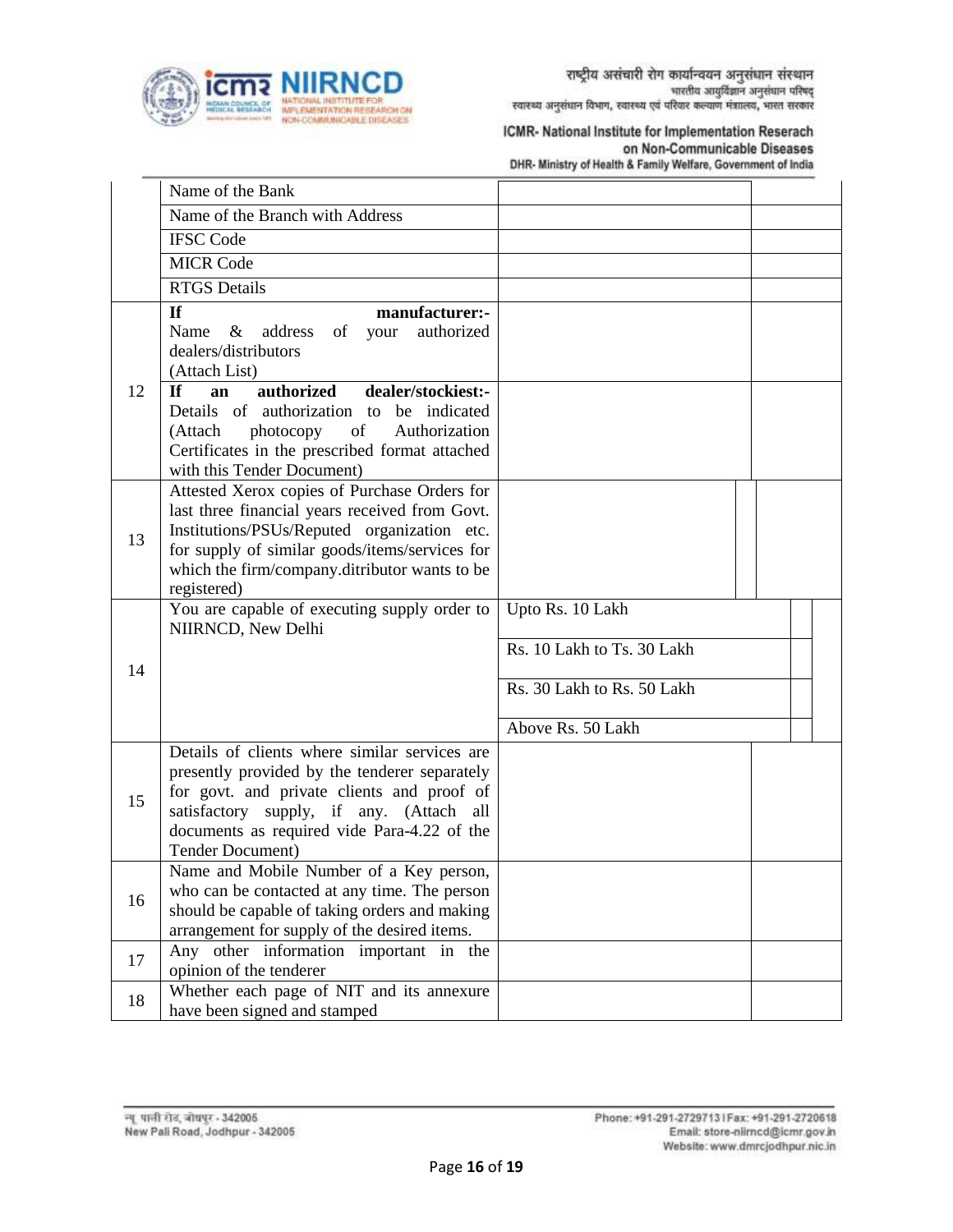

## **Declaration:-**

- i. This registration shall not bind NIIRNCD, Jodhpur to give any priority or preference in the issue of any tenders / enquiries and placements of purchase orders.
- i. If We declare that the information furnished above is true to the best of my  $/$  our knowledge.
- iii. I/We agree to deposit EMD and Perfomance Security/PBG as mentioned in Para 3.4 and 3.5.
- iv. This registration shall be used for Limited Tender Enquiry by NIIRNCD, Jodhpur.
- v. I/ We have gone through each  $\&$  every terms  $\&$  conditions written in the document provided with the vendor registration form. I/We declare that all the terms & conditions of NIIRNCD, Jodhpur are acceptable to me / us.
- vi. I/We agree that the payment will be made after satisfactory delivery of goods/items and completion of services etc. as the case may be.

Date Name

Place\_\_\_\_\_\_\_\_\_\_\_\_\_\_\_\_\_\_ (Signature of Competent Authority)

Designation\_\_\_\_\_\_\_\_\_\_\_\_\_\_\_\_\_\_\_\_\_\_\_\_

(OFFICE SEAL)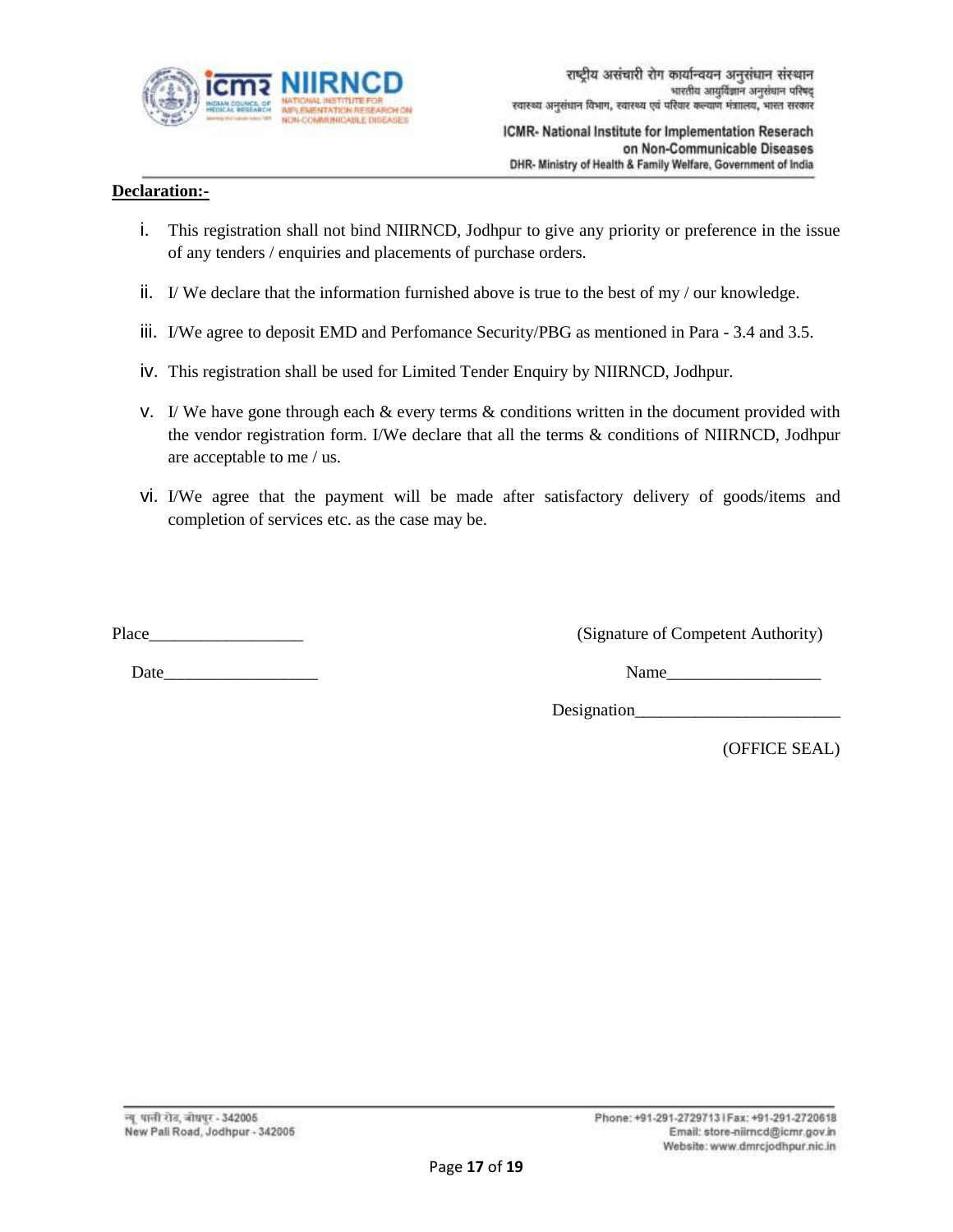

#### **Annexure-II**

#### **FORMAT FOR MANUFACTURER'S AUTHORISATION**

|  | Dated:<br>. |
|--|-------------|
|--|-------------|

To, The Director, National Institute for Implementation Research on Non Communicable Diseases, New Pali Road, Jodhpur - 342005

#### **Subject: Manufacturer's Authorization Letter**

Dear Sir,

| $I/W$ e.                                      |                                                                                                                                                                                                                                                      | dated            |
|-----------------------------------------------|------------------------------------------------------------------------------------------------------------------------------------------------------------------------------------------------------------------------------------------------------|------------------|
| who are proven and reputable manufacturers of | (Description of the categories - A/B/C/D/E as offered in the NIT) having factories at                                                                                                                                                                | hereby authorize |
| M/s                                           | address<br>of<br>and<br>(name)<br>agent/firm/agency/company) to submit a quotation, process the same further and supply the items/provide<br>the services to you against your requirement as contained in the above referred NIT for the goods/items | the              |

| I/We                                                                      |  |  |  |  | further confirm that no supplier or firm or individual other than M/s. |  |  |  |                          |  |  |  |
|---------------------------------------------------------------------------|--|--|--|--|------------------------------------------------------------------------|--|--|--|--------------------------|--|--|--|
|                                                                           |  |  |  |  |                                                                        |  |  |  | (name and address of the |  |  |  |
| agent/firm/agency/company)) is authorized for the same as referred above. |  |  |  |  |                                                                        |  |  |  |                          |  |  |  |

I/We also hereby confirm that I/We would be responsible for the satisfactory execution of supply of goods/items/services etc placed on the authorized agent.

Yours faithfully,

[Signature with date, name and designation] For and on behalf of Messrs.

[Name & address of the manufacturers]

**Note:- 1. This letter of authorization should be on the letter head of the manufacturing firm and should be signed by a person competent and having the power of attorney to legally bind the manufacturer.**

न्यू पाली रोड, जोधपुर - 342005 New Pali Road, Jodhpur - 342005